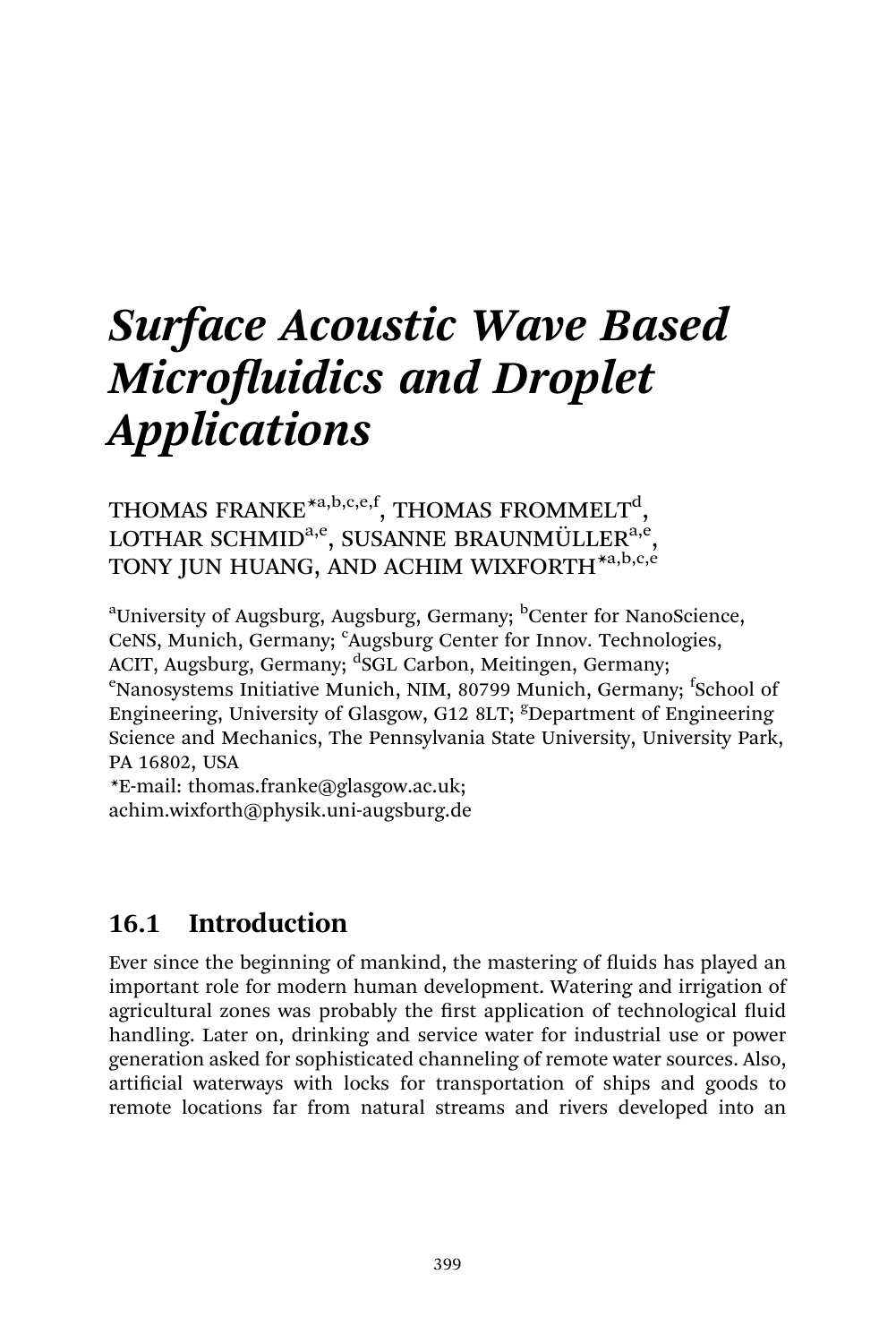engineering art over the centuries. Complex plumbing schemes, including pumping units, valves and containers, opened a wide area of technological advancements, which finally resulted in the highly complex water systems lancing our megacities nowadays.

On the other hand, the processing of fluids into more valuable goods required sophisticated fluid handling systems. Here, the introduction of bioor chemo- or physical reactors such as distillation and fermentation played an important role in the development of complex fluid based goods such as wine, beer and gasoline. The development of alchemia and chemistry led to the discovery of even more complex and powerful fluid handling systems without which our modern life would be unthinkable.

In the last centuries, medical and biological applications have entered the field of fluidics, the major developments probably being the invention of dialysis or other life supporting techniques and systems.

In recent years, and probably triggered by the tremendous success of microelectronic 'chips', a new thinking in the field of fluid handling was born. Many laboratories in the world started to develop chip-sized microsystems in which small amounts of fluids can be manipulated, such as the charges on their electronic counterparts. Sophisticated technologies for the creation of microchannels, microreactors and most importantly pumping units were created over the years. Many of them are actually based on the longstanding and proven traditions of semiconductor technology that is still improving to an unprecedented level in modern micro- and nanoelectronics, photonics and other high tech applications.

Apart from standard pumps, such as those based on capillary forces, mechanically actuated pistons, peristaltic pumping or membrane based actuators, all reduced to the microscale, electrically actuated fluid handling systems have proved very successful over the years. <sup>1</sup>–<sup>3</sup> Also, centrifugal forces<sup>4</sup> or electrical or chemical modulation of the surface energy<sup>5</sup> of solid substrates were shaped into real microfluidic devices. What all these devices have in common is that the fluid behavior is dictated by typically very low Reynold's numbers Re < 1. The Reynold's number basically denotes the ratio of the influence of inertia to viscosity related effects on a fluid. At low Re, typically, the apparent viscosity of the fluid dominates the streaming behavior, making actuation or even mixing a difficult task on such micro fluidic chips.

## 16.2 Acoustic Streaming Effects

This chapter centers around the employment of acoustic fields for fluidic actuation and manipulation purposes. A sound wave propagating within a fluid and having a pressure amplitude  $p_{ex}(r,t)$  larger that the static pressure  $p_0$  may lead to a net DC flow in the liquid. It is a result of the time-averaged momentum equation and can be identified with a 'radiation pressure'. This acoustically driven fluid motion is called 'acoustic streaming', a well-known effect that has many applications and implications in hydrodynamics.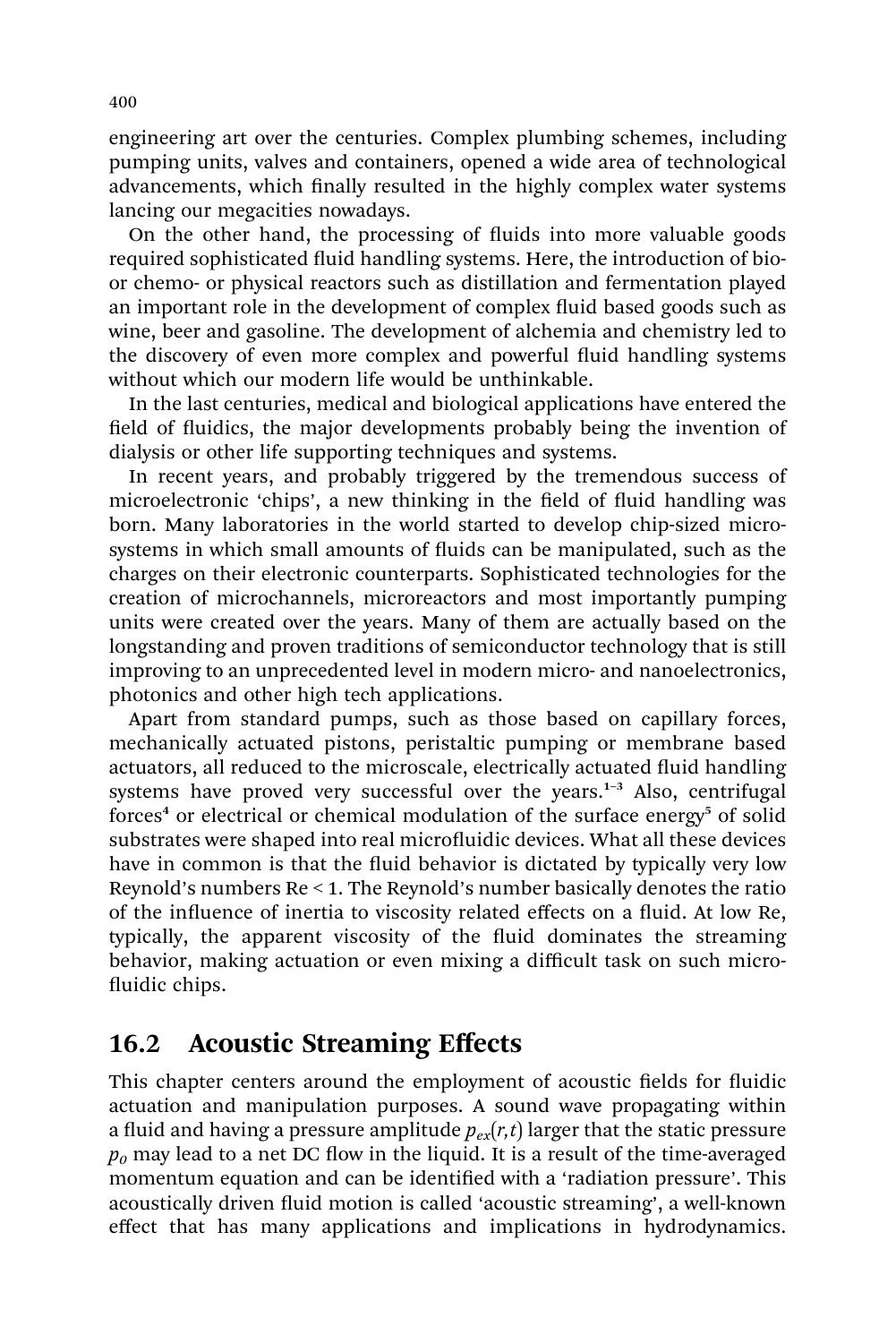Eckart 6 and Nyborg 7 already in the 1950s gave very comprehensive analytical investigations and overviews of this effect.

A special case for the generation of acoustic streaming on a solid chip surface is the use of so-called surface acoustic waves (SAW). A SAW is a mode of elastic energy propagating at the surface of a solid, where all wave-related quantities decay in a quasi-exponential manner with depth below said surface. One of the earliest descriptions of such waves was given by Lord Rayleigh in a seminal paper on earthquakes more than a hundred years ago.<sup>8</sup> SAW are mainly used in high frequency filters<sup>9</sup> and signal processing units for mobile phone applications for example. Also, due to their high sensitivity to disturbances at the surfaces they are propagating at, SAW are widely used as sensors<sup>10</sup> for many different purposes. Not only are they suited to detect minute amounts of mass loading at the surface, in the case of piezoelectric substrates they are also well suited to study changes in the (di-)electric environment at or close to the surface.<sup>11</sup>

On piezoelectrics, SAW are especially simple to excite and detect. Here, socalled interdigital transducers (IDT) are employed to efficiently convert a high frequency electrical input signal into a travelling surface acoustic wave. <sup>12</sup> The geometrical layout of the IDT together with the acoustic properties of the substrate determines the SAW frequency response and wavelength. SAW can also be used to actively and acoustically transport quantities of charge within a layered (semiconductor) substrate. 13,14 Here, the transport mechanism is based on the propagating piezoelectric fields accompanying the SAW at the speed of sound.

Most of the energy of a SAW, however, is stored in the elastic part of the wave, as the piezoelectric effect adds usually only a small contribution in the percentage range. The periodic deformation of the surface—in the case of a pure Rayleigh mode normal to the surface—can very efficiently couple to a fluid. Liquids on the surface are subject to this vibrating force and absorb parts of the energy, leading to acoustic streaming. Here, the acoustic mismatch between the fluid and the substrate leads to a diffraction of the sound wave entering the fluid. The diffraction angle is in first order approximation only determined by the ratio of the sound velocities in either material. For a strongly piezoelectric substrate such as  $LiNbO<sub>3</sub>$ , for example, and water representing the liquid, a typical diffraction angle is of the order of 20 $^{\circ}$ .

In Figure 16.1(a), we depict the situation for water residing on top of a LiNbO<sub>3</sub> substrate. The SAW is entering the droplet from the left. The wave fronts indicate the direction of the flow in this case.  $\theta_R$  represents the diffraction or Rayleigh angle for this situation, which can easily be derived from a phase matching picture.

$$
\sin(\theta_R) = \frac{v_{\text{Fluid}}}{v_{\text{SAW}}}
$$
\n(16.1)

Figure  $16.1(b)$  shows the result of a finite element calculation. Here, the actual pressure amplitudes are calculated that form the SAW induced longitudinal wave in the fluid.<sup>15,16</sup> Here, the SAW is considered as a series of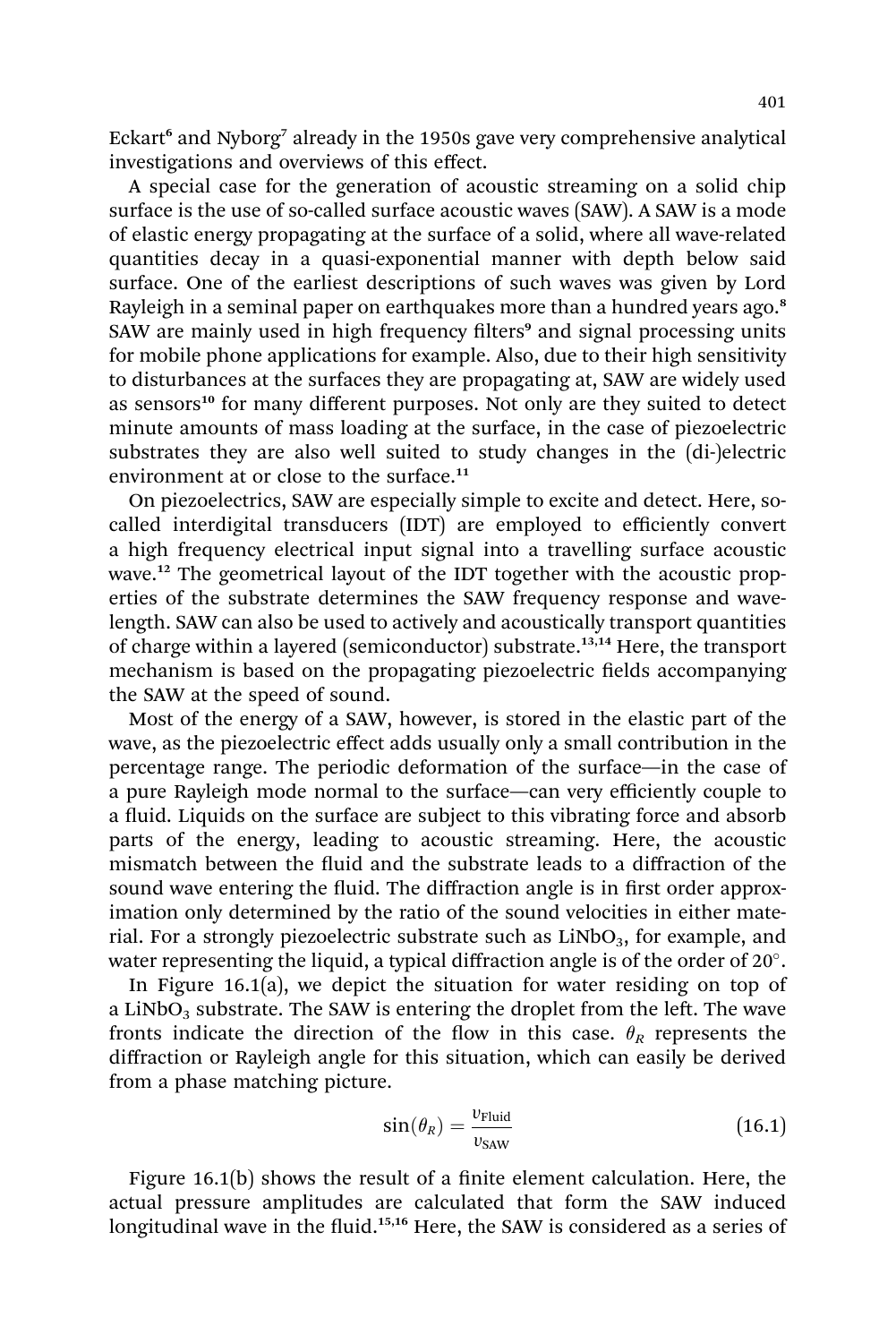

Figure 16.1 (a) Sketch of the SAW induced acoustic streaming effect. A SAW propagating at the surface of a substrate enters a region covered with a fluid. Each point at the surface is considered as a point-like pressure source (Huygens principle), creating longitudinal waves in the fluid. The diffraction angle  $\theta_R$  can be simply calculated from basic geometrical considerations. (b) Result of a numerical calculation according to eqn (16.1) through eqn (16.3). Here, the SAW induced pressure wave into the fluid is shown.

point sources Q, distributed over the surface of the substrate. The pressure wave equation then reads:

$$
\nabla \cdot \left(\frac{1}{\rho_i} \nabla p\right) - \frac{1}{\rho_i v_i^2} \frac{\partial^2 p}{\partial t^2} = Q \tag{16.2}
$$

Here, the density and velocity in the regions of the substrate and the water, respectively are denoted by the index  $i$ . At the contact plane between water and substrate, the pressure gradient is given by the normal component of the acceleration caused by the SAW:

$$
\vec{n} \cdot \nabla p = \rho_{\text{Fluid}} \omega^2 H(v_{\text{SAW}} t - y) A_0 \sin(ky - \omega t) exp(-y/\kappa_{\text{op}})
$$
(16.3)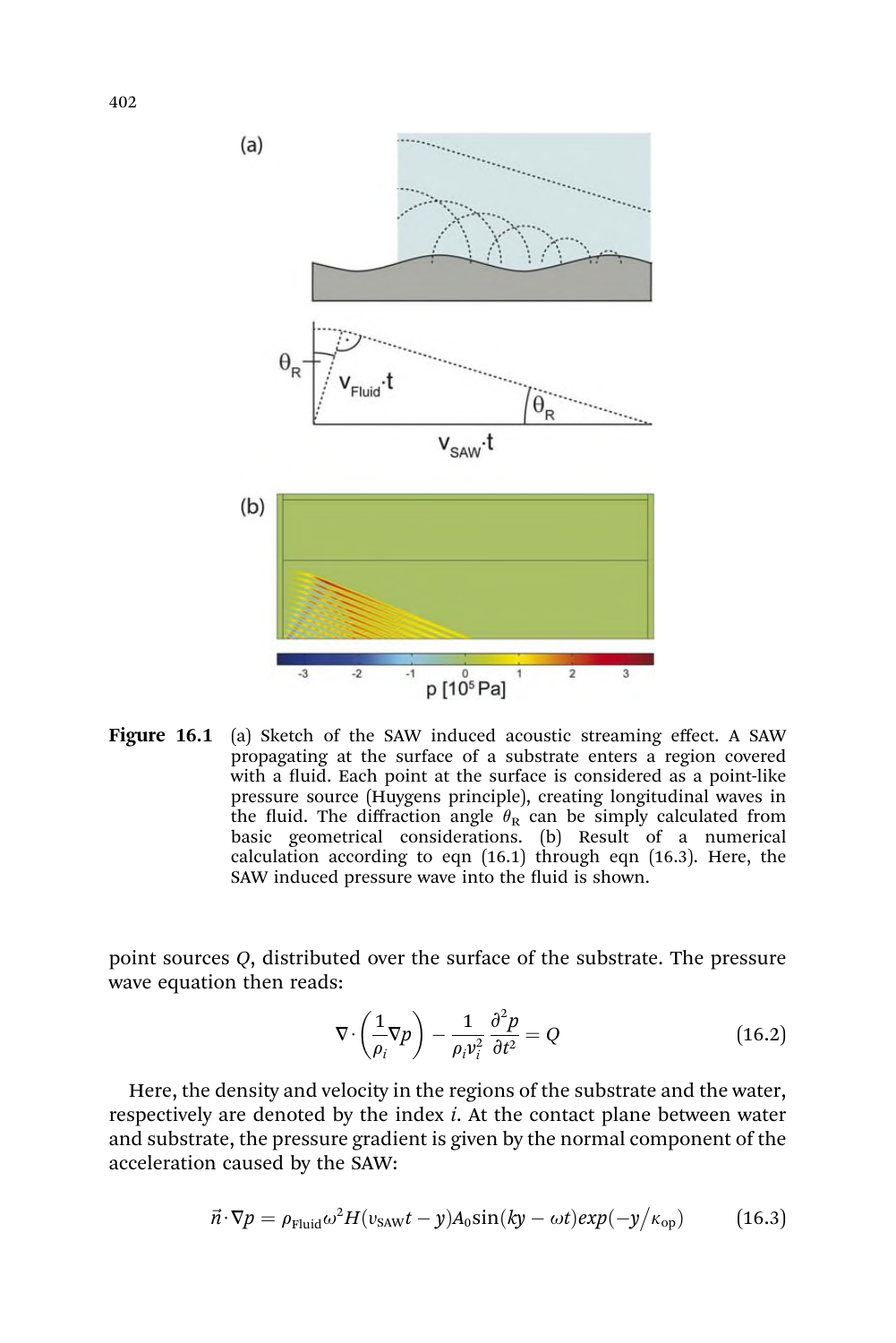Due to viscous damping, the SAW with an amplitude  $A_0$  becomes exponentially attenuated in the fluid. The coupling constant is assumed to be  $\kappa_{\rm opt}$ . The Heaviside function  $H$  ensures an abrupt entrance of the SAW into the fluid, as it is assumed in our model. At the interface between substrate and fluid, continuity is ensured by

$$
\vec{n} \cdot \left(\frac{1}{\rho_i} \nabla p_i - \frac{1}{\rho_j} \nabla p_j\right) = 0 \tag{16.4}
$$

At low acoustic powers, the pressure gradient drives an internal acoustic streaming in the fluid. This internal flow leads to a complex streaming behavior in most cases, as the exact streaming behavior, although being completely deterministic—if diffusion is neglected for a moment—very strongly depends on the actual geometry of the problem.

## 16.3 Acoustically Induced Mixing

The complex streaming patterns<sup>17</sup> arising from the interaction between the SAW and a fluid on top of the substrate can be very efficiently used for mixing small quantities of liquid.<sup>18</sup> It should be noted that apart from the SAW described in this article, other acoustic mixers have also been reported. <sup>19</sup> All of them rely on acoustic streaming in one sense or another.

However, as the exact geometry of the flow lines and their temporal development depend on many different parameters such as geometry, viscosity, location of the fluid with respect to the IDT on the chip surface, etc., it is usually not sufficient to simply subject a small quantity of liquid to a SAW on the chip. Instead, one has to make sure that the SAW-fluid interaction leads to a thorough folding of the flow lines during the mixing process. This can be achieved, for example, by either dynamically switching the frequency of the SAW (leading to different flow patterns) or by subjecting the fluid to two or more SAW beams. If those beams are modulated in time with respect to each other, an efficient folding of the flow lines can be achieved, resulting in a quasi-chaotic advection and optimal mixing behaviour. 19 This is demonstrated in Figure 16.2, where we show the flow lines in a circular water disc (confined between two solid plates) subjected to a SAW beam, coming from the right. The difference between the upper two and the lower panels is just the entry point of the SAW. Clearly, one recognizes two different flow patterns. The flow lines have been made visible by superposition of a number of video frames and fluorescent tracer particles within the liquid. The solid lines in the two panels on the right are the result of a numerical, finite element calculation and show an extremely good agreement with the experimentally obtained traces.

The extremely fast and versatile mixing properties of SAW driven micro fluidic chips have recently been commercialised in a microarray hybridization chamber for biological purposes.<sup>20,21</sup> Here, a microarray covered with, e.g. single stranded DNA oligonucleotides is subjected to a thin layer of fluid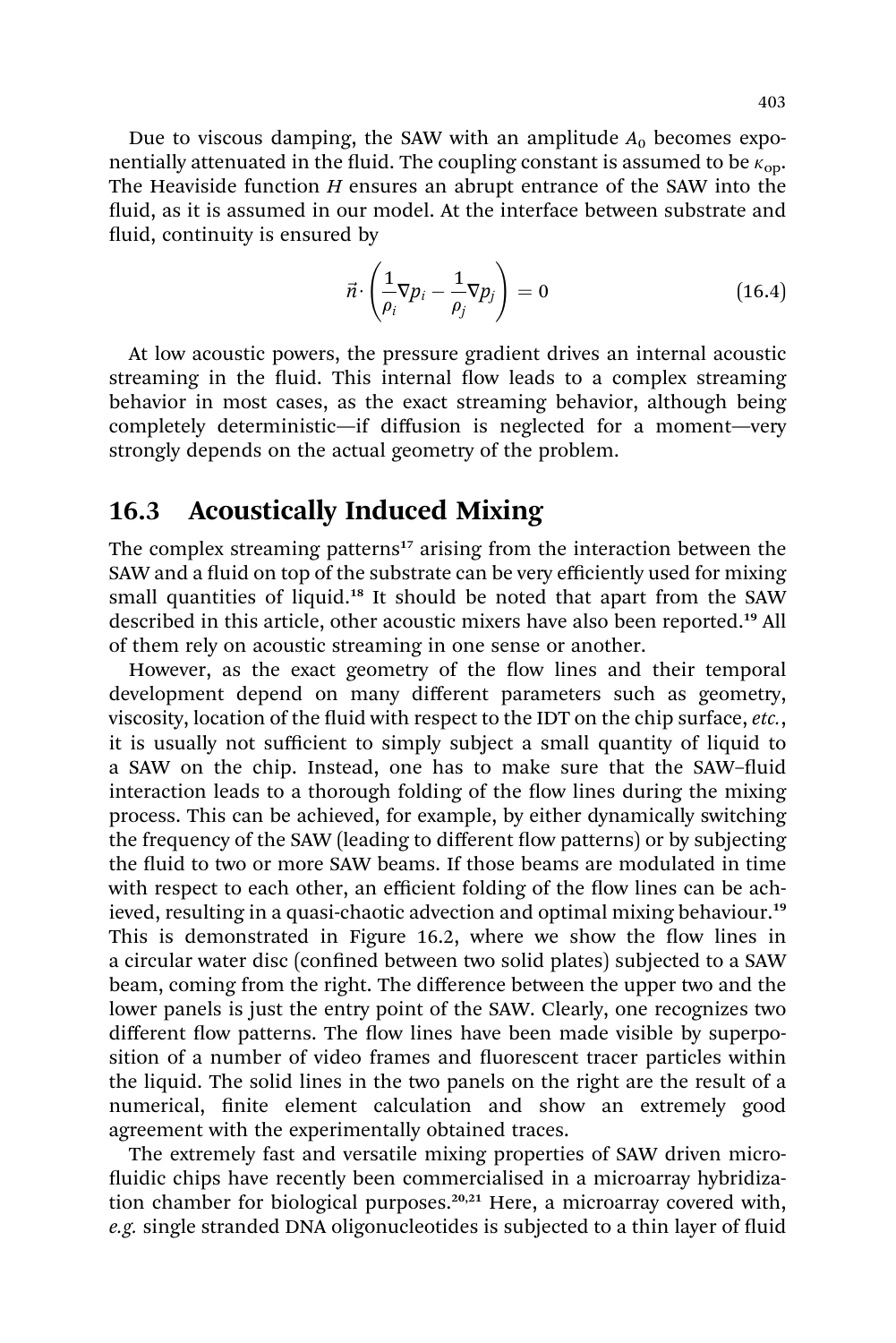

**Figure 16.2** Flow lines in a flat circular water disc ( $d \approx 500 \text{ }\mu\text{m}$ ) confined between the piezoelectric substrate and a glass cover slide. A SAW is impinging from the right. The left panels show the experimentally obtained flow lines employing fluorescent tracer particles and video frame superposition. In the right panels the flow lines as being calculated in a numerical model have been superimposed. The upper two and the lower two panels differ by the entrance point of the SAW beams, resulting in different flow patterns. Switching between these patterns may lead to a quasi-chaotic advection. 19

containing an unknown sample of evenly single stranded DNA. This sample is usually covered with a glass slide, confining it to a thickness of about 50 um. The SAW induced actuation of the fluid and the folding of the flow lines induces a dramatic improvement of the hybridization speed and thus a much shorter time to the result. 21

It is also possible to couple the SAW on the piezoelectric substrate directly through the (solid) bottom of a microfluidic device on top of the SAW chip surface. Here, the SAW first converts into a wave in the container bottom (e.g. a cuvette or a microtiter plate), and then enters the fluid within. Again, we observe diffraction and a resulting acoustic streaming in the miniature container. In Figure 16.3, we show such a 'separate media' coupling into the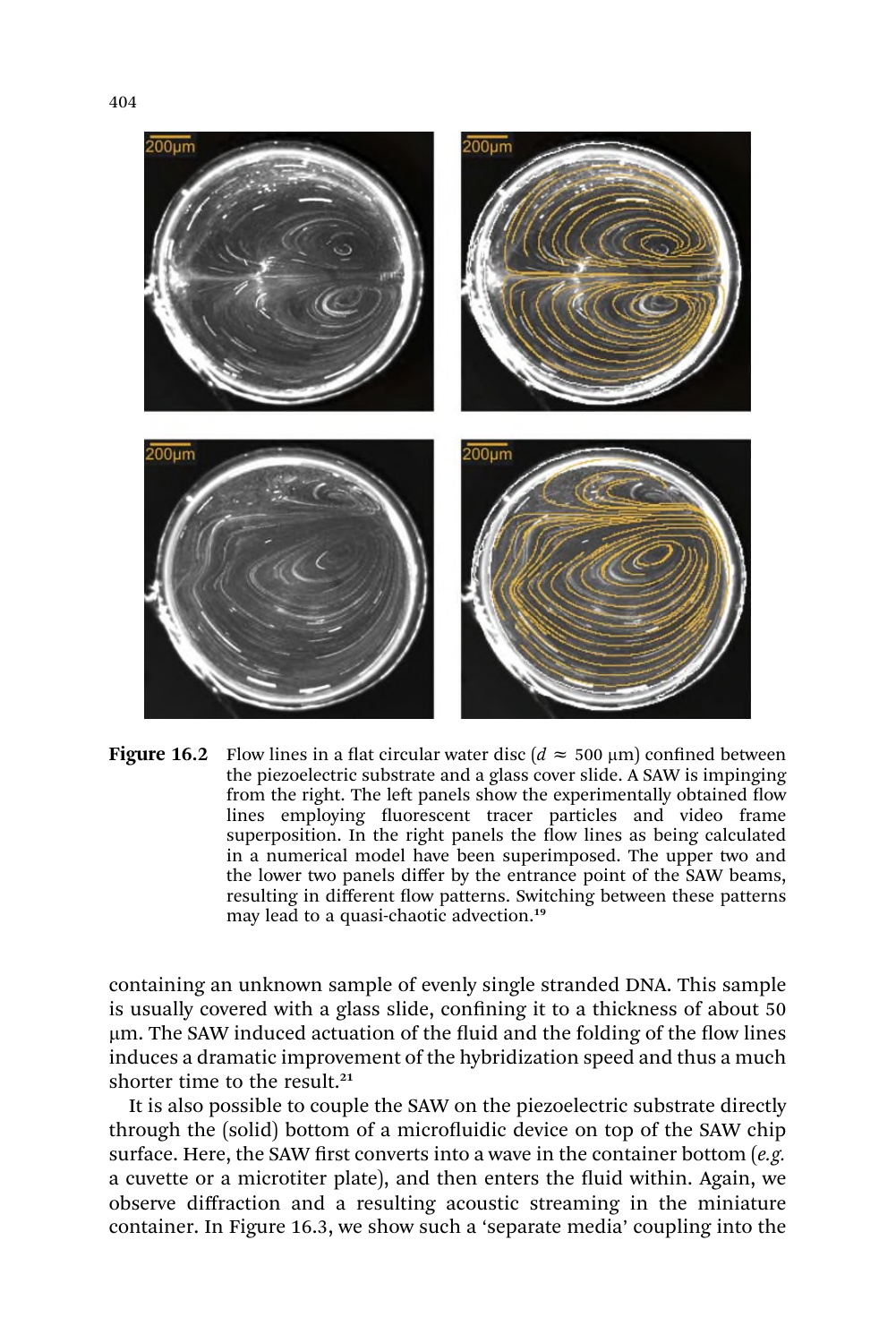

Figure 16.3 SAW induced fluid actuation in one of the wells in a microtiter plate (left) and in a quartz cuvette (right), visualized by the agitation of some ink initially located at the bottom. In the microwell, the IDT was placed directly under the well and has been coupled through its bottom. In this case, as the IDT is completely symmetric, two jets are excited under the Rayleigh angle  $\theta_{\rm R}$  (Advalytix AG, unpublished).

wells of a microtiter plate (left) and into a quartz cuvette (right). Pulsed or multi frequency operation of the SAW leads to perfect mixing behavior within the wells. A detailed analysis of the temporal modulation of the SAW sources with respect to each other is given in the paper by Frommelt et al.<sup>19</sup> One important aspect for this scheme is that it does not require physical contact between the mixant and the mixer. It can be fully integrated into an analysis setup for biological assays. Also, as the SAW chip is separately coupled to the micro wells, in principle each well can be addressed individually. It is also worth mentioning that the SAW can be excited remotely by,  $e.g.$  inductively coupling the high frequency radiation into the IDT.

## 16.4 Acoustic Droplet Actuation

At higher SAW amplitudes and for isolated liquid volumes on the chip surface, an acoustically induced movement of the whole volume can be observed. First described by Shiokawa et  $al.^{22}$ , the SAW at the surface of a (piezoelectric) substrate can strongly interact with such a droplet.<sup>23-27</sup> Apart from vividly bringing the droplet into rotation, its surface and thus the boundary conditions for the acoustic streaming becomes strongly distorted. At the same time, the center of mass of the droplet becomes pushed into the direction of SAW propagation and its wetting angles at the 'windward' and 'lee' side differ considerably. Both effects lead to a propulsion of the droplet into the direction of the SAW. This effect can be used for microfluidic chips, where droplets act as virtual containers and reactors at a very small scale. Surface tension makes it possible that those virtual test tubes are held together without the need for a real container. Moreover, the surface of the substrate on which the droplets are residing and acoustically actuated can be chemically functionalized in terms of the wettability properties. <sup>24</sup> Then,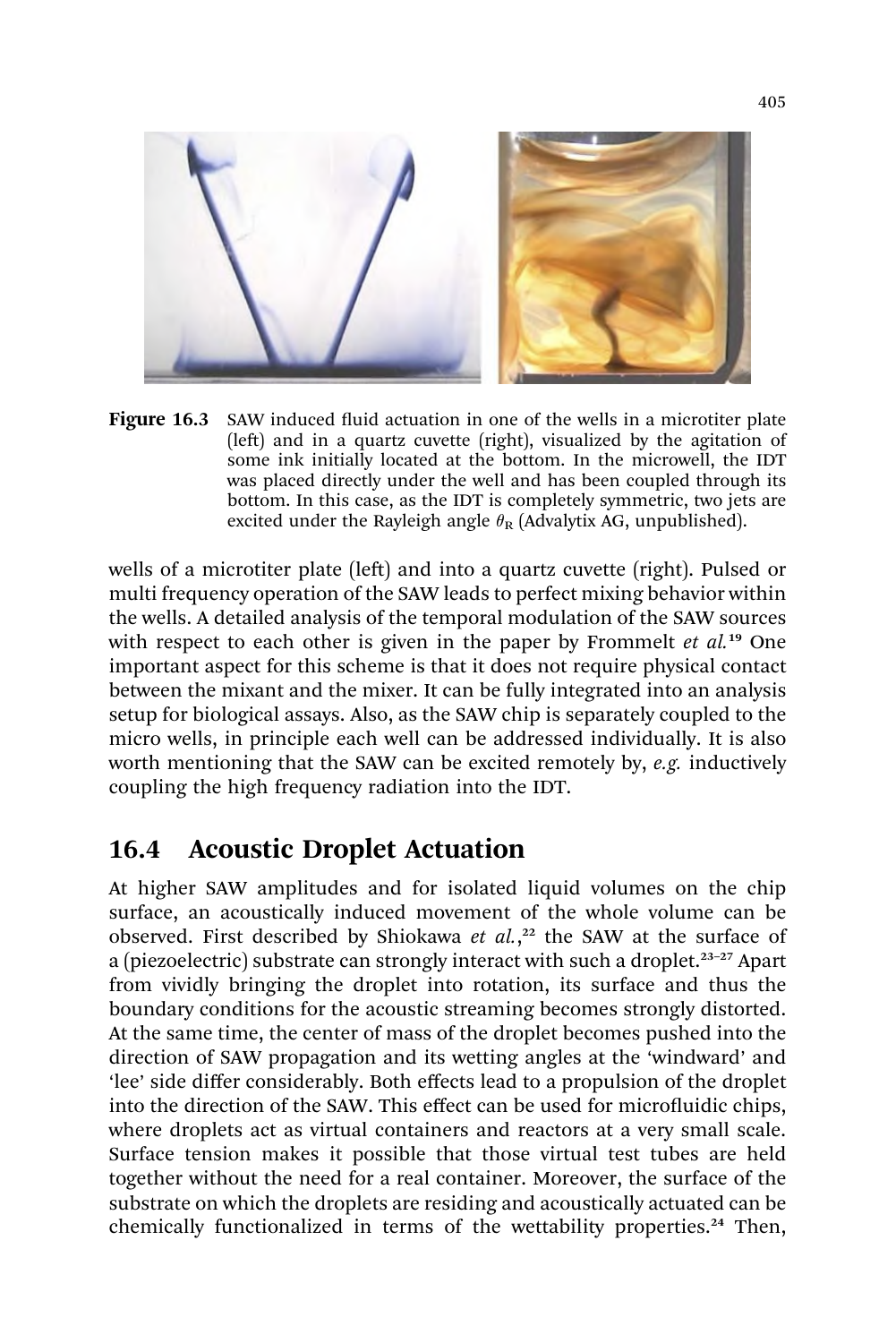a whole fluidic track system can be constructed on which the droplets can be moved easily. A manifold of transducers on the chip together with such a fluidic track system can be exploited as electrically addressable microfluidic processors. 28–30

In Figure 16.4, we show the effect of an impinging SAW on a small droplet  $(V \approx 50 \text{ nl})$  at the surface of a LiNbO<sub>3</sub> chip. To demonstrate the strong deformation of the droplet under the influence of the SAW, we superimposed two video frames with and without the SAW induced action. Despite the fact that the back flow effects in the droplet are no longer well defined, one can easily identify the Rayleigh angle in the figure. In Figure 16.4(b), we show the result of a numerical calculation for the droplet deformation together with the internal streaming flow lines, including dynamic boundary conditions caused by the deformation of the droplet shape. This strong deformation, of course, has a back action on the internal (re-)flow, which makes the numerics quite cumbersome. 31

The possibility to deliberately and controllably actuate small amounts of fluids along the surface of a planar substrate together with the SAW streaming mixing possibilities within the droplet make this technique extremely well suited for laboratories on a chip. The SAW are generated by IDTs, the trajectories of the droplets are predefined either by a chemical surface modification or by the shape of the SAW 'beam' normal to the propagation direction. Due to diffraction effects at the edges of the IDT aperture, the SAW wavefronts usually exhibit typical ripples normal to the propagation direction, providing a self-centering of any droplets within the propagation path. Chemical modification of the surface can be done in many different ways, the most convenient one being a laterally patterned silanization to define hydrophobic and hydrophilic regions on the chip surface. As all the technological steps to produce such SAW driven microfluidic chips



Figure 16.4 Left and center: water droplet on a  $LiNbO<sub>3</sub>$  substrate under the influence of a pulsed SAW impinging from the left. To visualize the strong deformation of its surface and shape, two video frames have been superimposed. (Advalytix AG, unpublished) Right: example for the streamlines within a droplet as the result of a numerical model. Here, the droplet is deformed only by the viscous stress at the boundary. In this example, the flow is driven by a non-conservative force density alone whereas the conservative part of the force vanishes such that the pressure is constant inside the droplet.<sup>32</sup>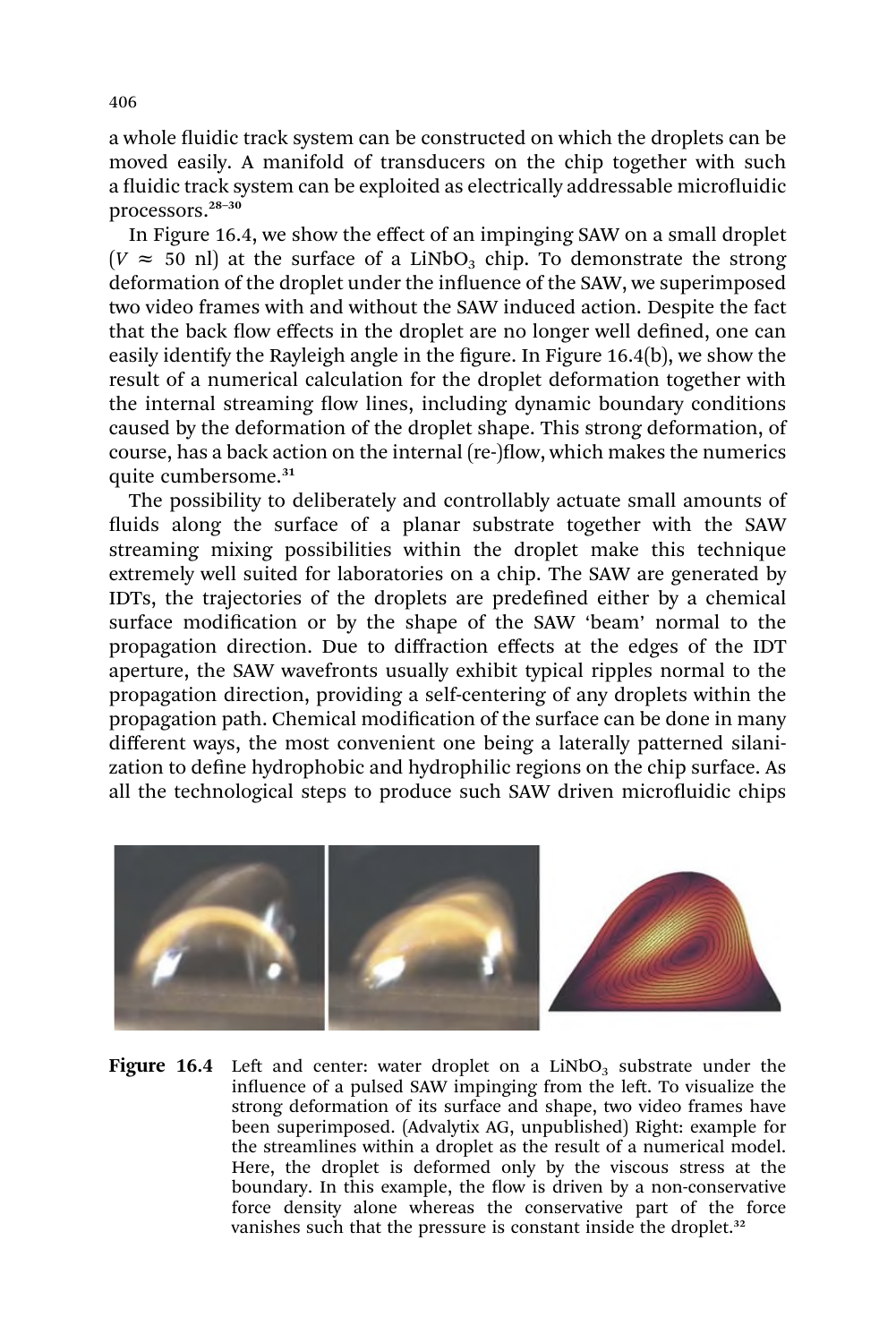rely on standard techniques from semi-conductor planar technology, and are all carried out at the planar surface, a more complex infrastructure is easily implemented on the surface of the same chip. This could be used to produce heaters, sensors or even micro arrays for an in situ control of biological assays. All the active elements on the chip are electrically controllable and can thus be run using computer software. The chips are cheap as they do not involve any complex lithography or doping etc. This makes them perfect candidates for single use consumables, which also excludes possible crosscontamination between different batches. All the necessary electronics are combined in an apparatus where the chip is inserted as needed. A bar code on the chip even makes it possible to tell the computer and the electronics the necessary protocol. However, as the chips might differ slightly from batch to batch due to production variances, a 'blind' operation of the protocol might lead to erratic behavior. Therefore, an active feedback of, e.g. the droplet position on the chip and the actuation mechanism is needed. For this purpose, a special kind of IDT proves extremely useful. Here, we employ socalled slanted transducers, where the resonance frequency changes across its aperture by varying finger spacing.<sup>33</sup> Thus, a spatial coordinate along the IDT aperture converts directly into a frequency. Hence, sweeping the excitation frequency for the IDT across its operation band and measuring the SAW transmission directly yields the position of a droplet in the propagation path.

In Figure 16.5, we show the result of such position detection on a chip. In the left panel, we show a picture of the chip. On the top and at the bottom of the chip, the slanted IDTs are seen; the two bright lines extending from left to right are the fluidic tracks, made visible by a metallization. On these tracks, a small droplet is moving. The right panel shows the SAW transmission between the IDTs as a function of the excitation frequency, exhibiting a strong absorption over a specific frequency band that can be identified with a specific location on the chip. The same idea has also been followed by other groups 35 and is well established for the active position control of small droplets on acoustically driven microfluidic chips.

## 16.5 PDMS Microfluidics

Since the versatility of PDMS was demonstrated by Whitesides about a decade ago,<sup>36-39</sup> formation of microfluidic devices in a process called soft lithography has revolutionized fabrication. 40,41 In a rapid prototyping process, this method allows minimization of operating time from concept to experiment. The unique features of PDMS, among which are excellent optical transparency, good biocompatibility enhanced by high permeability to oxygen and carbon dioxide, low toxicity and elastic behavior, have permitted a number of novel approaches and applications. To a large extent, the rapid development of microfluidics was made possible utilizing PDMS technology. Therefore, to take advantage, it is useful to integrate novel designs of experiments and applications into the large number of features that have been realized and developed in PDMS based fluidics.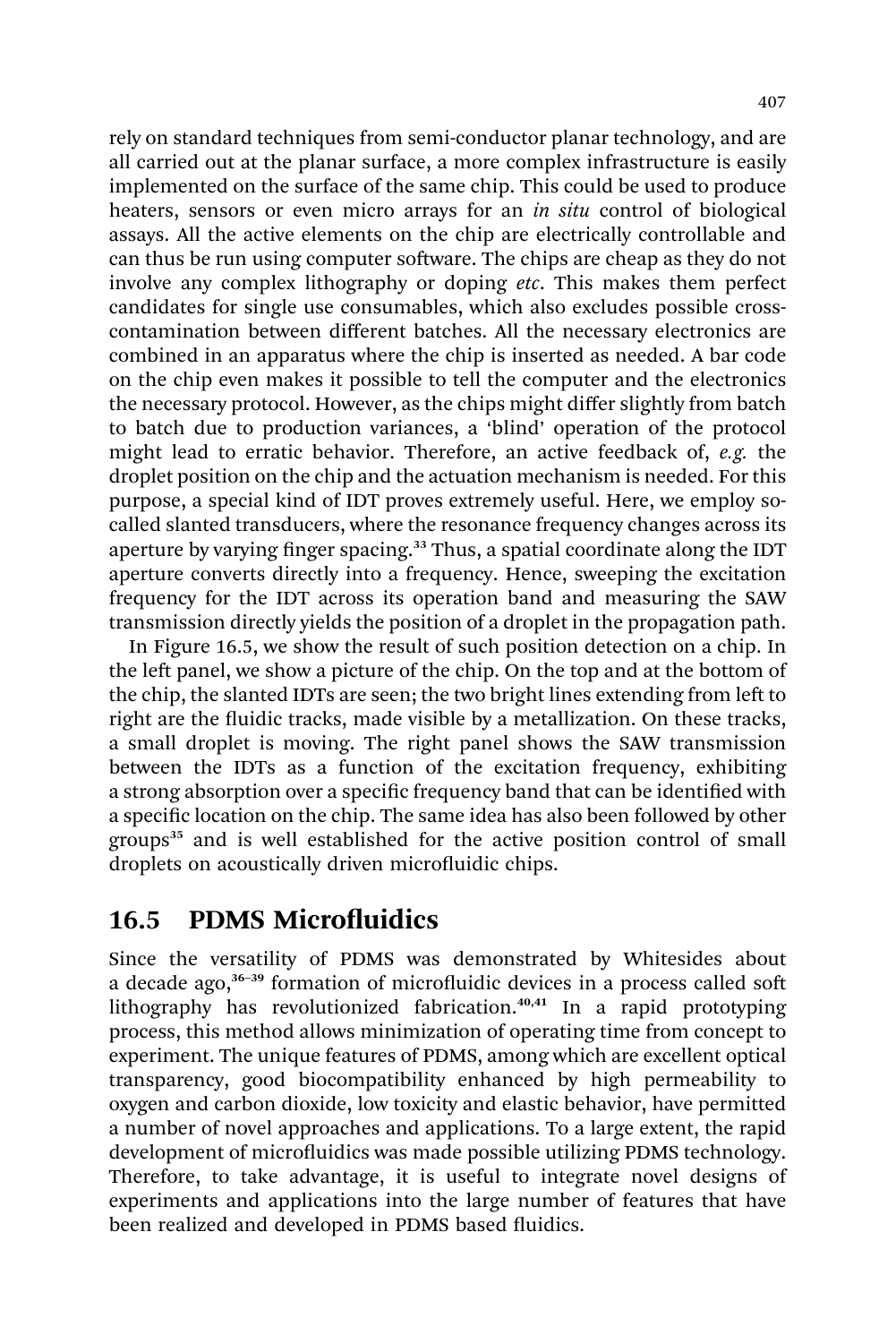



Figure 16.5 Top: slanted IDT for droplet detection on a chip.<sup>33</sup> The transducer fingers have varying spacing along the aperture, leading to a location dependent SAW resonance frequency. Sweeping the excitation frequency over the transmission bandpass leads to the excitation of a narrow  $(\approx 10 \lambda)$  SAW beam at a specific location. Bottom left: photograph of the chip with a droplet on it. On the top and at the bottom one can see the slanted transducers whose transmission is monitored while the droplet is moving across the sound path. The horizontal lines indicate the position of fluidic tracks, fabricated by a modulation of the surface energy and made visible by metallization. Right: oscilloscope trace of the SAW transmission between the two slanted transducers as a function of frequency. Over the frequency band corresponding to the position and size of the droplet, one observes a pronounced SAW attenuation that can be used for position feedback control on the chip. 34

The SAW–PDMS hybrid technique combines the advantages of both technologies to provide a low cost and very versatile platform for manipulation of small amounts of fluids in a closed system, minimizing contamination.

#### 16.5.1 SAW Excitation on a Piezosubstrate and Acoustic Coupling to Standard PDMS Devices

Fabrication and mounting of the acoustic hybrid devices is very simple and involves only a few extra steps in addition to standard PDMS procedures. However, the SAW actuating chip has to be produced in advance. This chip consists of two components. The acoustic part is composed of a piezoelectric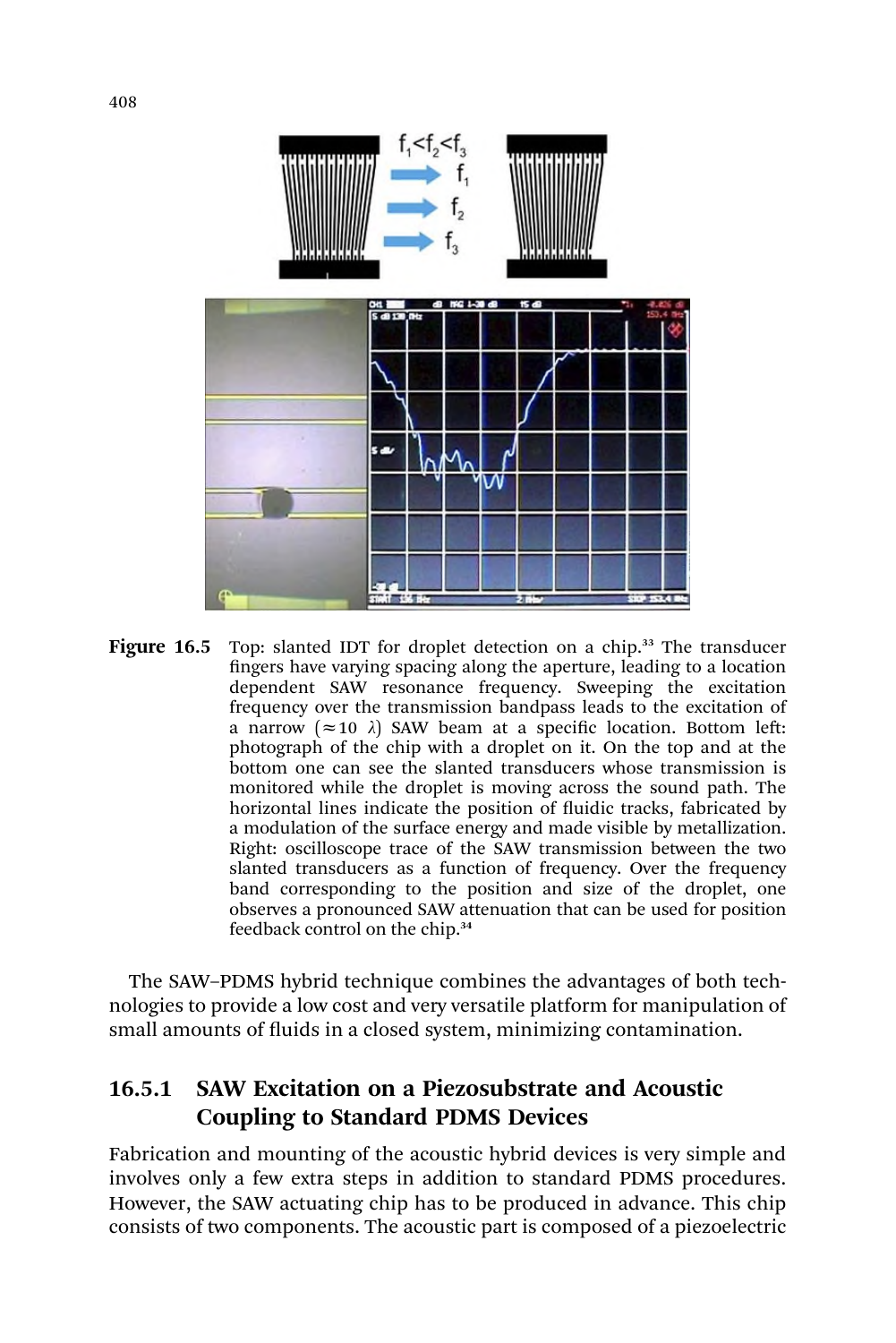

Figure 16.6 Top: side view sketch of the path of the acoustic wave coupling into the channel: a surface acoustic wave is excited by the IDT and travels along the lithium niobate substrate (1). It is refracted into a longitudinal wave in the coupling liquid (water) (2) at a Rayleigh angle  $\theta_{\rm W} = 21.8^{\circ}$ while the surface wave on the substrate is attenuated on a characteristic length scale of 325  $\upmu$ m. The longitudinal acoustic wave passes through the 150 um thick water layer and is subsequently refracted into a transversal wave in the glass cover slide at a Rayleigh angle of  $\theta$ <sub>G</sub> = 54.4°. At the top of the glass slide, the wave is refracted again, enters the water-filled channel (4) and transfers momentum to the liquid, causing acoustic streaming as indicated, before it couples into the PDMS layer on top where it is further attenuatued (reproduced from ref. 58 with permission).

substrate with interdigitated electrodes to electrically excite the mechanical surface acoustic wave as described before. The other component is the PDMS channel that can be either directly bonded to the piezo-chip using ozone plasma etching or coupled to the chip after bonding to a glass substrate. Although the former geometry provides a closer coupling by minimization of chip–fluid distance, it requires full assembly of the chip for each experiment. Coupling a standard PDMS–glass device to the acoustic chip enables the reuse of the piezo-chip and saves assembly time. Several PDMS–glass channels may serve as disposables and can be used one after another simply by placing them onto the piezo-chip.

However, the acoustic contact between the PDMS–glass and the chip has to be enabled by a contact liquid and is critical for the robustness and efficiency of the hybrid device. A schematic of the setup is shown in Figure 16.6. When a microfluidic channel is placed on top of the substrate, the Rayleigh wave generates an acoustic wave that couples through the intermediate coupling liquid, for example a water layer, and through the glass bottom of the channel into the fluid, transferring momentum along the direction of propagation and ultimately inducing fluid streaming. Depending on the geometry of the confining PDMS channel in the actuation region, this may create several flow vortices<sup>42</sup> but also may induce a directed flow as is demonstrated in the subsequent paragraph. The flow velocity can be easily controlled electronically by the SAW power.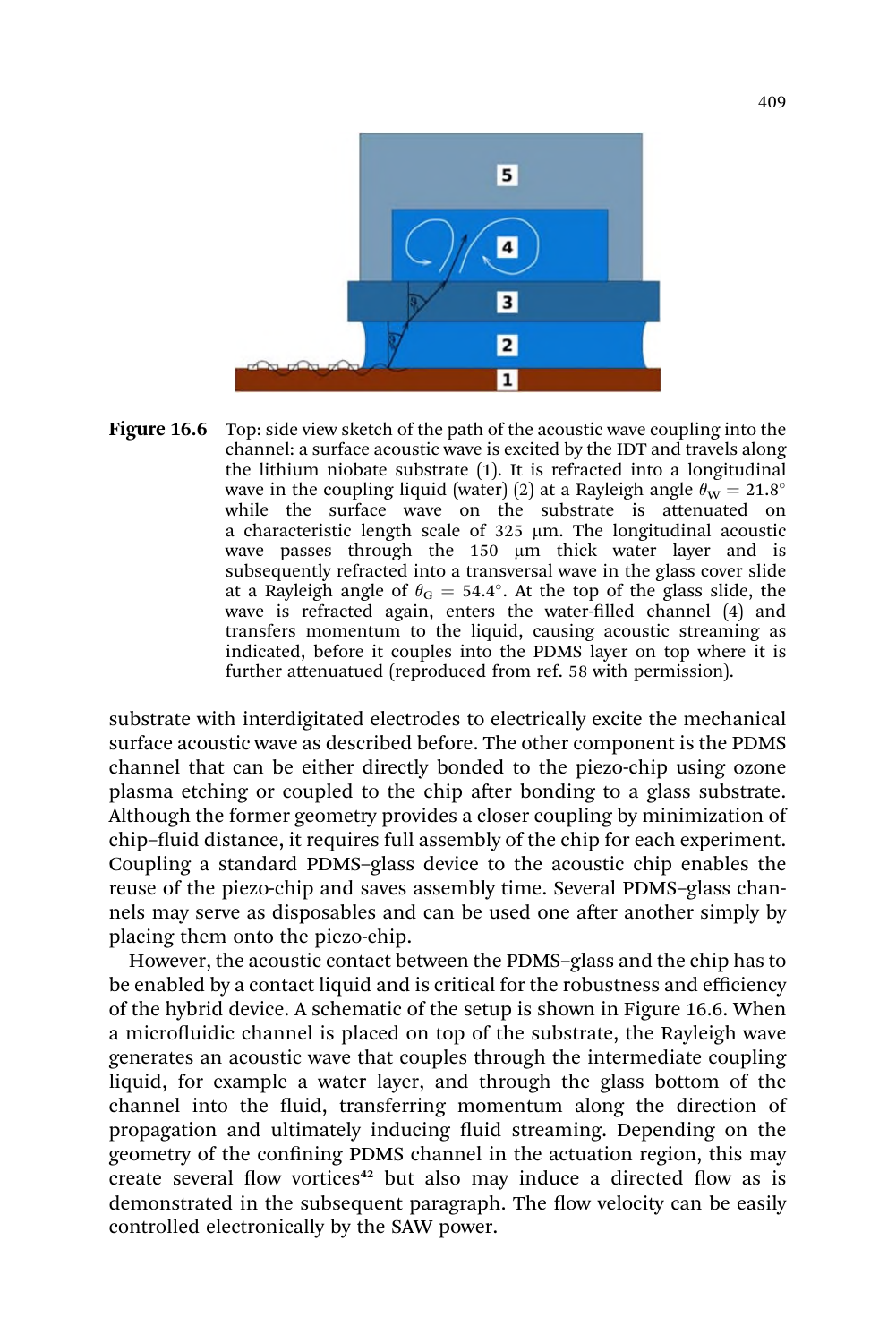#### 16.5.2 Pumping in Closed PDMS Channels

Pumping fluid in microfluidic devices is a delicate issue because it often involves an interface between an external pump and the fluid channel. Probably most often used in microfluidics are syringe pumps to drive fluid at a certain volume rate through the device or alternatively, an external pressure applied via tubing connection pushes the flow. Both mechanisms suffer from the risk of a leaking connection, in particular when highly complex chip designs involve a large number of pumps. Furthermore, response times in these systems can be as high as several tenths of seconds making it impossible to control a nonstationary flow, for instance to mimic the pulsative flow of a heartbeat.

Although there are several other types of pumps exploiting various physical effects including electrokinetic and electro-osmotic pumps, these pumps have a low pumping efficiency or depend on the fluid properties such as the electrolyte concentration of the liquid. Using multi-layered soft lithography using PDMS to form a peristaltic pump similar to Quake-valves provides faster response times but it needs to be connected to external air pressure generators. Surface acoustic wave actuated pumping avoids these disadvantages by fully integrating the pump and the fluidic chip.

The electrical connections to drive the surface wave can be implemented onto the chip using vapour deposited conductive paths. The actuation principle of acoustic streaming is independent of pH and electrolyte concentration and uses low voltages, which is important when pumping biological samples and to avoid electrochemical effects. Moreover, the method allows the continuous actuation of non-stationary fluid flow with fast response times. A unique feature of the acoustically driven pumps is the opportunity to pump in closed looped channels without the need for fluid inlets or outlets. Issues of cross-contamination can therefore be effectively addressed and looped channel structures for chemical incubation can be envisioned. An example of such a closed loop channel geometry is shown in Figure 16.7. In such geometries, typically, flow velocities in the range of  $0 \le v_m$  $\leq$   $\sim$ 1 cm s<sup>-1</sup> can be achieved. Therefore, the flow is laminar all over the microchannel because the Reynolds number is still low (Re < 10) at all positions. We determined the flow velocity in the straight channel of Figure 16.7 using particle tracking techniques at different channel heights and compare in Figure 16.8 the velocities obtained to the theoretical flow profile of a rectangular pressure driven channel.<sup>43</sup>

The plot of both the experimentally measured and the theoretically calculated curve are in excellent agreement demonstrating that the acoustic streaming builds up an effective pressure that drives the fluid flow. In other words, the stationary velocity flow profile can be simply calculated by solving the incompressible Stokes equation with a driving pressure specified by the power of the acoustic actuation and the boundary condition of the constrained channel geometry. This allows the simulation of more complex flow situations and microfluidic channel designs with standard techniques such as commercially available finite element methods.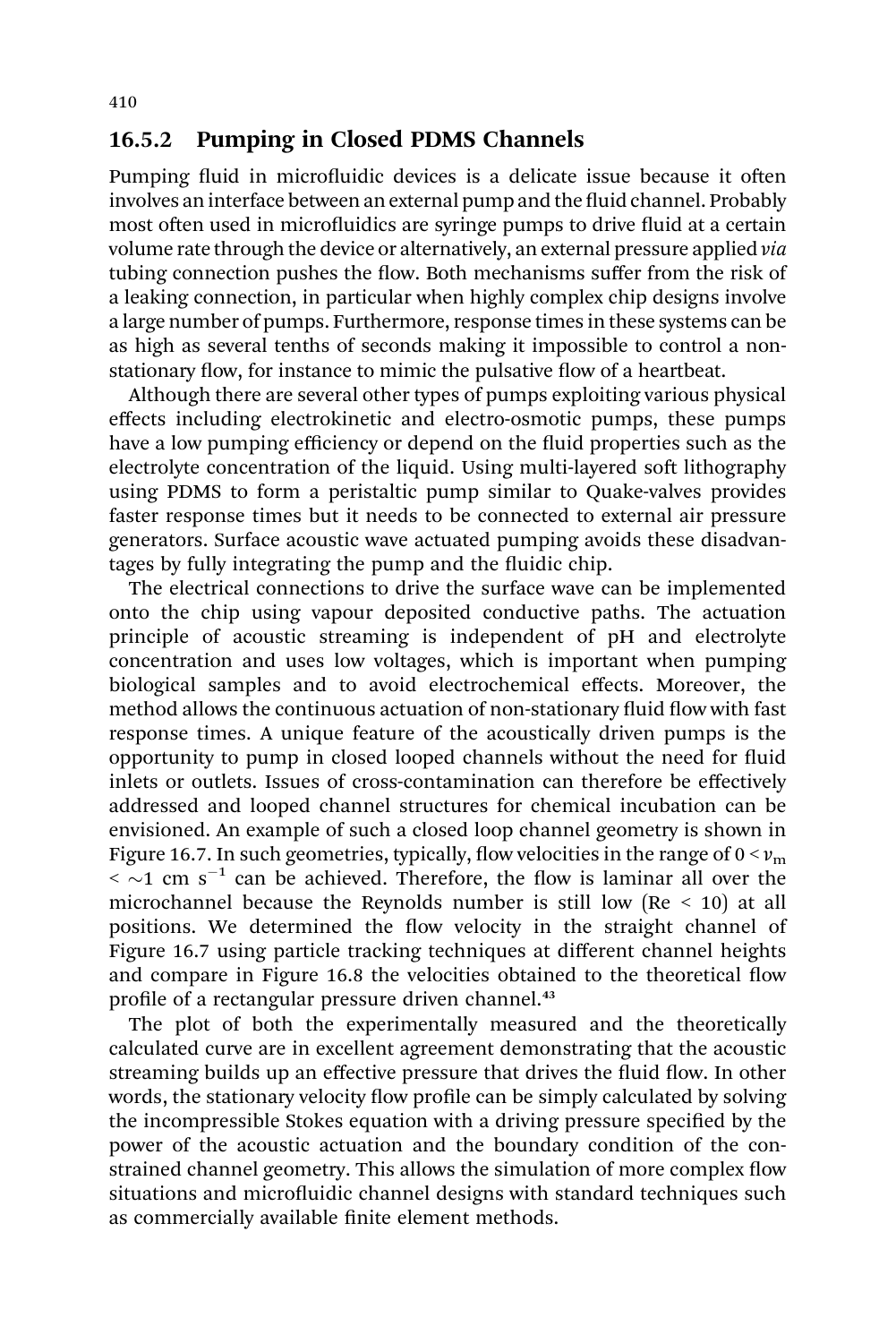

Figure 16.7 Left: schematic of the hybrid PDMS-SAW chip as seen from above. The basic channel (width  $= 1$  mm, height  $= 0.75$  mm, loop circumference  $= 42$  mm) consists of a closed rectangular PDMS channel and is bonded onto a glass substrate. The IDT is carefully positioned below the channel and pumps the fluid all around the closed channel without inlets or outlets (black arrows indicate flow direction). The IDT consists of 42 fingers and has an aperture of  $624 \mu m$  and a length of  $1233 \mu m$ . It is positioned in parallel to the fluid channel exactly at the PDMS-fluid boundary. Enclosed by a green line is the coupling region of the acoustics to the fluid. We have used different channel designs as indicated by the channel sections in the schematic below: a narrowing nozzle-like channel, an oscillating zigzag channel and a bifurcated channel. Right: micrographs of the different channels are superposed with the experimentally measured flow velocity vectors (black arrows) as obtained from particle tracking with focus in the symmetry plane, *i.e.* middle of the channel. (reproduced from ref. 58 with permission).

For non-stationary flows, the response time of the system has to be taken into account. As pointed out by Stone 44 for syringe pumps, compressibility of the fluid and small air bubbles in the fluidic system can seriously affect the response time. Even without bubbles this transient time can reach values of a minute before a stationary flow has been established, a fact many experimentalists are aware of. The highest oscillation frequency for a nonstationary flow that is accessible to a system is given by the inverse of the response time  $\eta$ . We have determined the response time for the aforementioned straight channel geometry by applying a square wave modulated HF signal to the IDT electrodes and observed the corresponding flow relaxation for different values of the channel dimensions (Figure 16.9). The measured response times are well below 100 ms that correspond to a maximal oscillation frequency of 10 Hz. For physiologically relevant situations such as the pulsative flow of the heartbeat, a typical frequency of  $\sim$ 1 Hz is observed.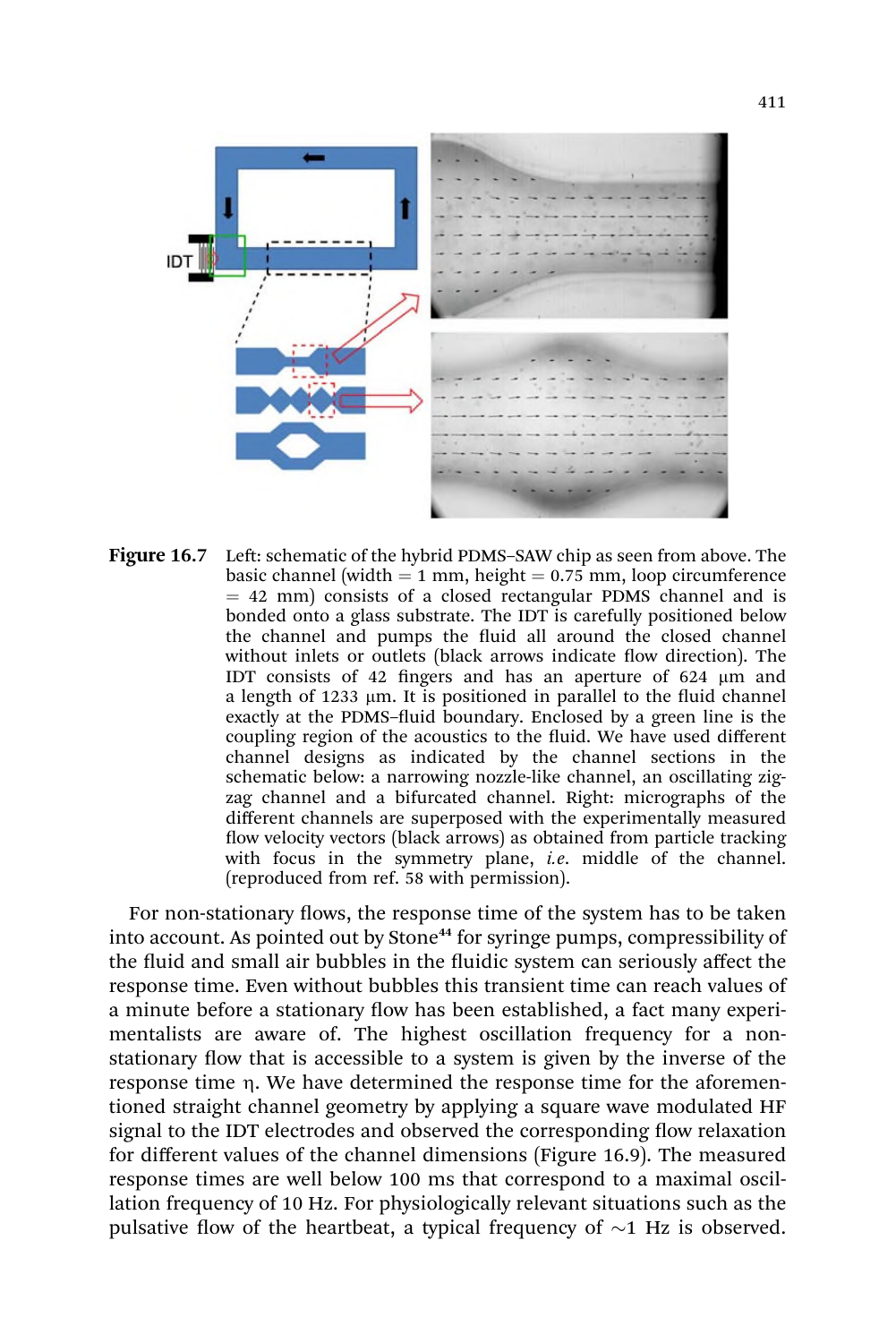

Figure 16.8 Left: flow profile as being measured in the PDMS channel (basic rectangular channel as shown in Figure 16.7; width  $= 1000 \mu m$ , height = 750  $\mu$ m). The fluid moves in the x-direction, y is the horizontal and z is the vertical direction. The origin of the coordinate system is at the center of the channel. Blue circles represent the flow velocity measured near the channel center ( $z = 20$ )  $\mu$ m), red triangles show the velocity measured at  $z = 170 \mu$ m. The black line is a fit of the analytical model to the measurement at  $z =$ 20  $\mu$ m (blue circles) and yields a pressure gradient  $G = dp/dx = 28.5$ Pa  $m^{-1}$  as a free fitting parameter. The dashed line shows the prediction of the analytical model for off-center flow ( $z = 170 \text{ }\mu\text{m}$ ) using G as determined above. This is in good agreement with measurements (red triangles). Reproduced from ref. 58 with permission.

Hence, with the acoustic pump, a simple platform to mimic blood flow in small capillaries can be envisioned. Together with the biocompatibility of PDMS and the opportunity of cell growth on its surface, a simplified model of a blood vessel under realistic flow conditions can be obtained.

#### 16.5.3 Droplet Based Fluidics

Although favorable in some cases, one-phase microfluidics as demonstrated in the previous paragraph inherently suffers from defining and manipulating distinct volumes of fluids,<sup>45</sup> which is a considerable prerequisite for many applications. Firstly, the integrity of a defined liquid volume disperses simply because diffusion becomes significant on the micron length scale. Secondly, in microchannels, which are widely used, the parabolic flow velocity profile of a pressure driven flow enhances mixing by Taylor dispersion.<sup>46,47</sup> Even though the latter can be circumvented using electro-osmotically driven flows generating a plug flow profile, these problems are still an important issue. Both problems can be avoided using droplet fluidics.<sup>48</sup> In droplet fluidics, emulsion droplets are employed to define liquid containers of picolitre volume.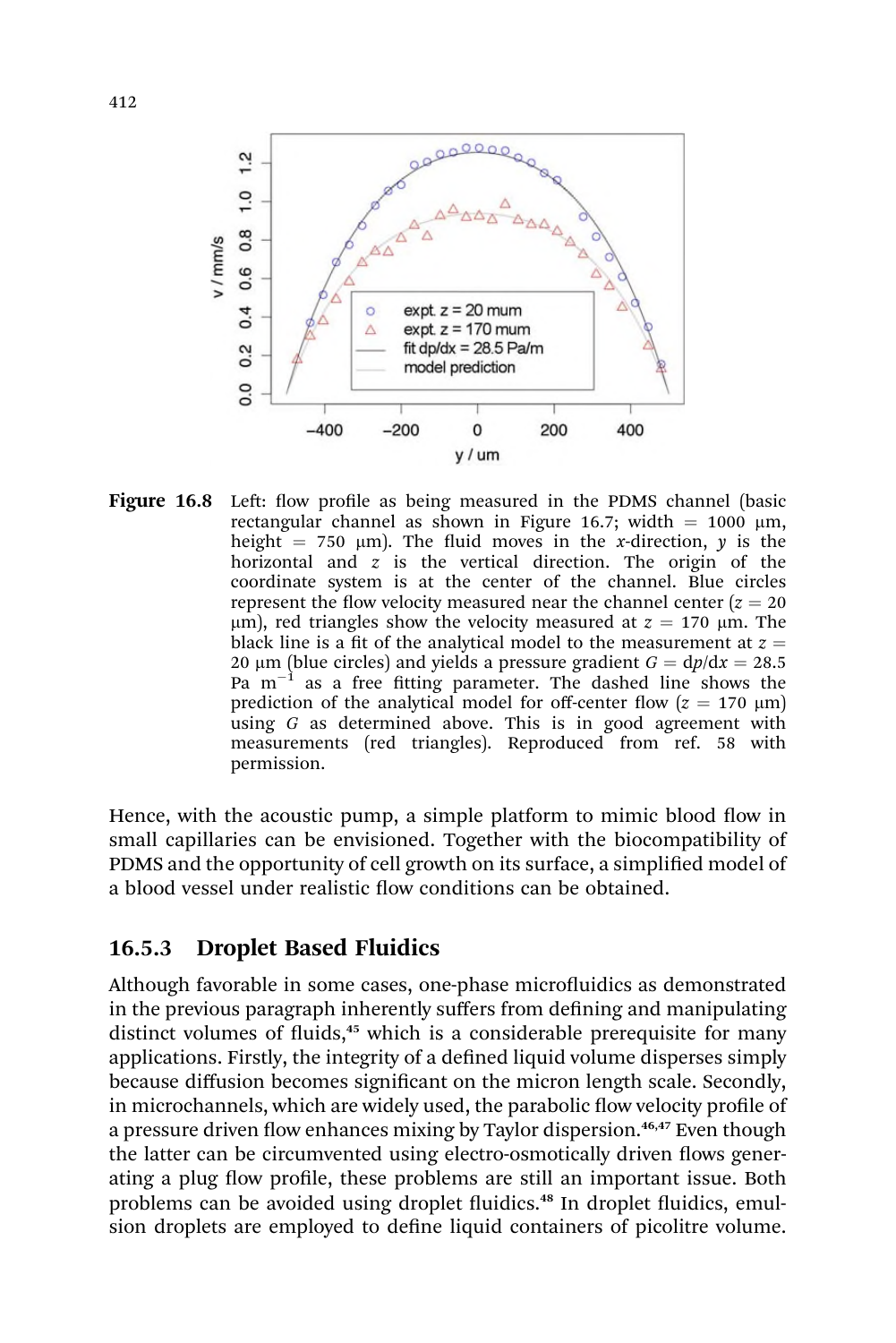

Figure 16.9 Response of the flow velocity to a 2 Hz square-wave modulation of the SAW (20.5 mW, 13.1 dBm). The top right inset shows the timedependent flow velocity of a 4 Hz modulation in a smaller channel  $(63.5$  mW, 18.0 dBm). After repeated voltage cut-off, the flow velocity decays exponentially. The plot below shows on a logarithmic scale the decay in two different channels both of height  $h = 0.75$  mm and a width of 1 mm and 0.5 mm, respectively. The exponential fits result in a decay time  $\tau = 61.7 \pm 0.4$  ms for the wider channel and a decay time  $\tau = 15.1 \pm 0.4$  ms for the smaller channel (reproduced from ref. 58 with permission).

These containers can be utilized to encapsulate reactants, cells, bacteria or polymers such as DNA or proteins. They provide a unique microenvironment and inhibit diffusive as well as convective mixing. Precise control of droplet volume in combination with coalescence and splitting of drops enables many analytical applications and can be regarded as digital microfluidics, like the single phase droplets described earlier. Droplet formation is driven by interfacial tension and can occur right at the tip of the capillary orifice (dripping) or further downstream by disintegration of the fluid jet (jetting). The two regimes can be characterized by the capillary number of the outer fluid and the Weber number of the inner fluid.<sup>49,50</sup> An alternative method for droplet production in glass capillaries is the formation in a microchannel formed by the elastomer PDMS.<sup>51</sup> Both of these techniques allow for serial production of multiple emulsions of higher order and hierarchy. In multiple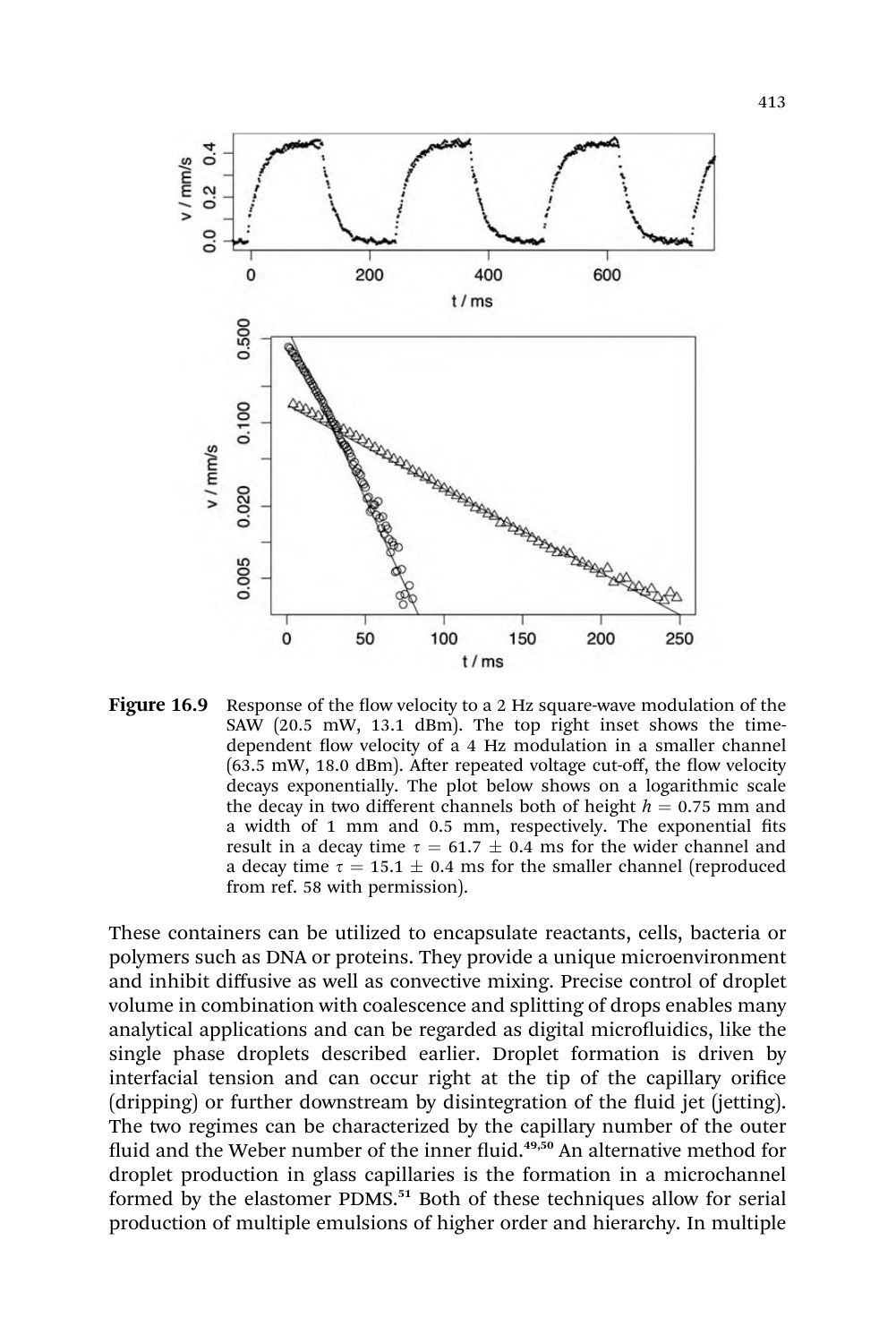

Figure 16.10 Drop formation in a flow focusing geometry. Stack of a dropmaker cross-junction driven at different acoustic powers. Upper image: in the absence of an acoustic field, drops break up at the junction forming extended fluid drops. Lower images: depending on the power, the time for drop formation can be decreased, causing drops of shorter length (reproduced from ref. 51 with permission).

emulsions, the emulsion drops themselves contain a controlled number of drops. Double emulsions in particular are useful in vesicle preparation<sup>48</sup> that can be applied to encapsulate reagents or magnetic beads.

Although drops can be produced at rates as high as several kHz by changing the flow rates of the dispersed and continuous phase, transients can be extreme. <sup>44</sup> For a syringe driven system, equilibration times can already reach several minutes. This seriously limits the controllability of the dropmaker and the fast production and processing of well-defined drop volumes.

Very recently, we have demonstrated that this limitation can be overcome by using SAWs. In a flow-focusing device we actively control the volume of each drop in real time.<sup>51</sup> The intensity of the acoustic field regulates the dimensions of the drops as shown in Figure 16.10.

Pinch-off occurs in the so-called squeezing-regime<sup>52,53</sup> of drop formation. In this regime we have demonstrated that the length of drops can be described using a linear model with a constant slope  $\partial l/\partial P_{SAW}$  of drop length l on SAW power  $P_{SAW}$  The fast response times and precise control allow a fully electronically controlled way of drop formation in real time. A similar approach can be followed using a T-junction geometry; see Figure 16.11.

The rapid development of biomedicine and diagnostics creates a great demand for high throughput systems to analyze tiny amounts of biofluids, a goal that can be achieved by applying droplet based fluidics in PDMS designed devices. However, this requires ultrafast processing techniques to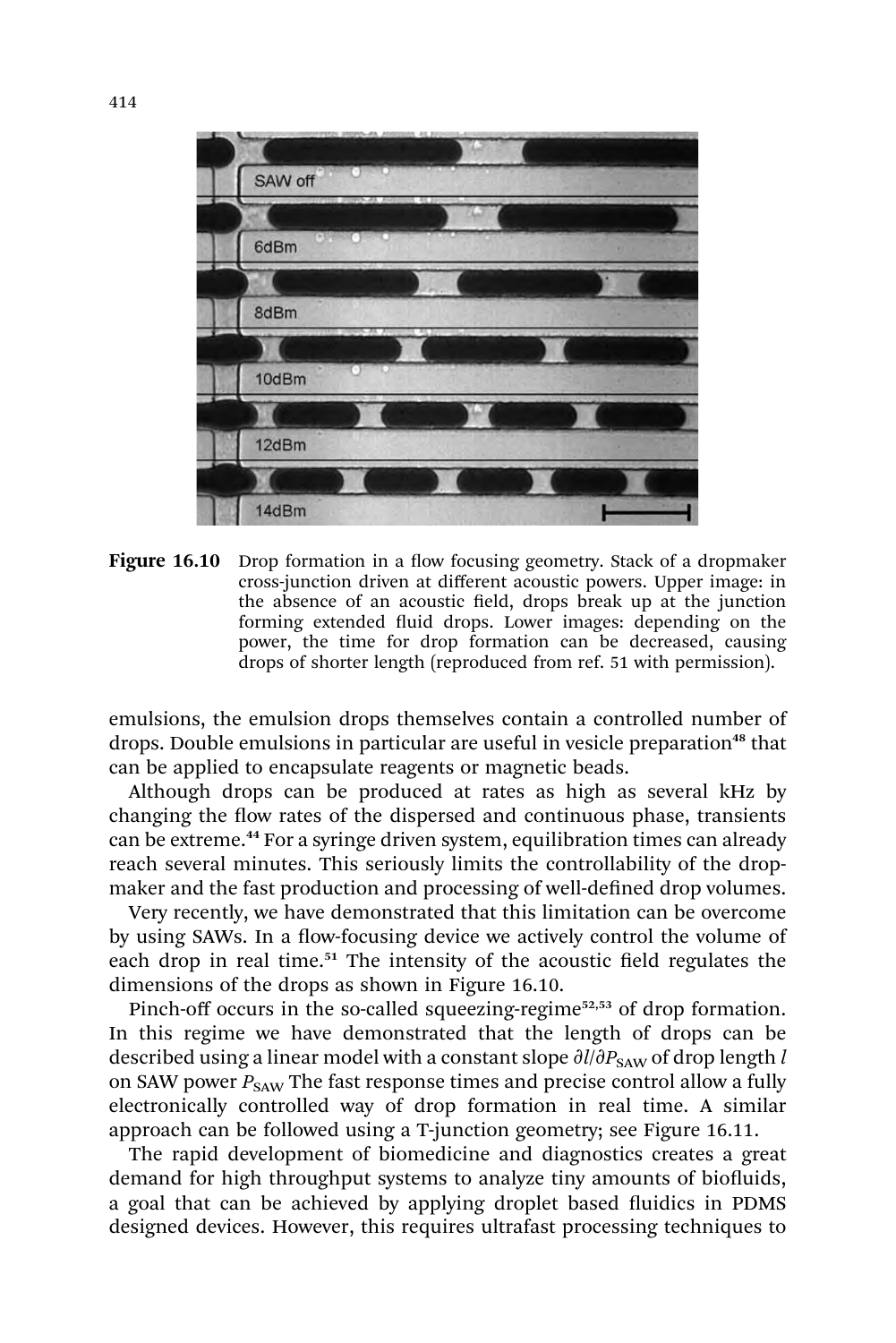

Figure  $16.11$  Dropmaker T-junction. The continuous fluid (oil) enters from the left, the dispersed aqueous fluid from the bottom, where it breaks up into droplets that flow to the right. The scale bar denotes 100  $\mu$ m. The images show the droplet length at different SAW powers while the external pressure of the inlets was held constant at 5.7 kPa (continuous fluid) and 11.7 kPa (dispersed fluid) (reproduced from ref. 59 with permission).

manipulate drops and cells on the chip. The available state of the art techniques suffer from low processing rates or a dependence of sorting efficiency on the properties of the objects (droplets, cells) to be processed. For example, switching valves are limited to frequencies of  $\sim$ 10 Hz and techniques based on dielectrophoresis clearly depend on the contrast of permittivity between continuous fluid and objects. Both restrictions can be overcome using a surface acoustic wave based technique. SAW actuated droplet and cell direction allow us to sort cells to rates of up to  $\sim$ 10 kHz. To demonstrate the superior control of droplets, we integrated a microfluidic drop maker and the acoustic chip on a PDMS device. The acoustic part consists of a channel that splits into two outlet channels. Adjacent to the sorting region and just before the branching, an IDT is positioned that creates acoustic streaming to laterally deflect the droplets, as shown in Figure 16.12, and direct them into either one of the outlet channels. The droplets are aqueous drops suspended in an immiscible continuous environment that consists of HFE-7500 fluorocarbon oil with 5% (vol/vol)  $1H$ , $1H$ , $2H$ , $2H$ -perfluoro-1-octanol, stabilized by 1.8 wt% of the fluorosurfactant ammonium carboxylate of DuPont Krytox 157. The same principle can be applied to hydrogel particles that provide a signicantly lower contrast when suspended in water. Therefore, we have synthesized PAM particles using microfluidic droplet polymerization in a separate PDMS device. We added 10% of the acrylamide monomer as well as 10% of the cross-linker BIS-acrylamide to the middle channel, while oil flowed through the two side channels. The particles were then suspended in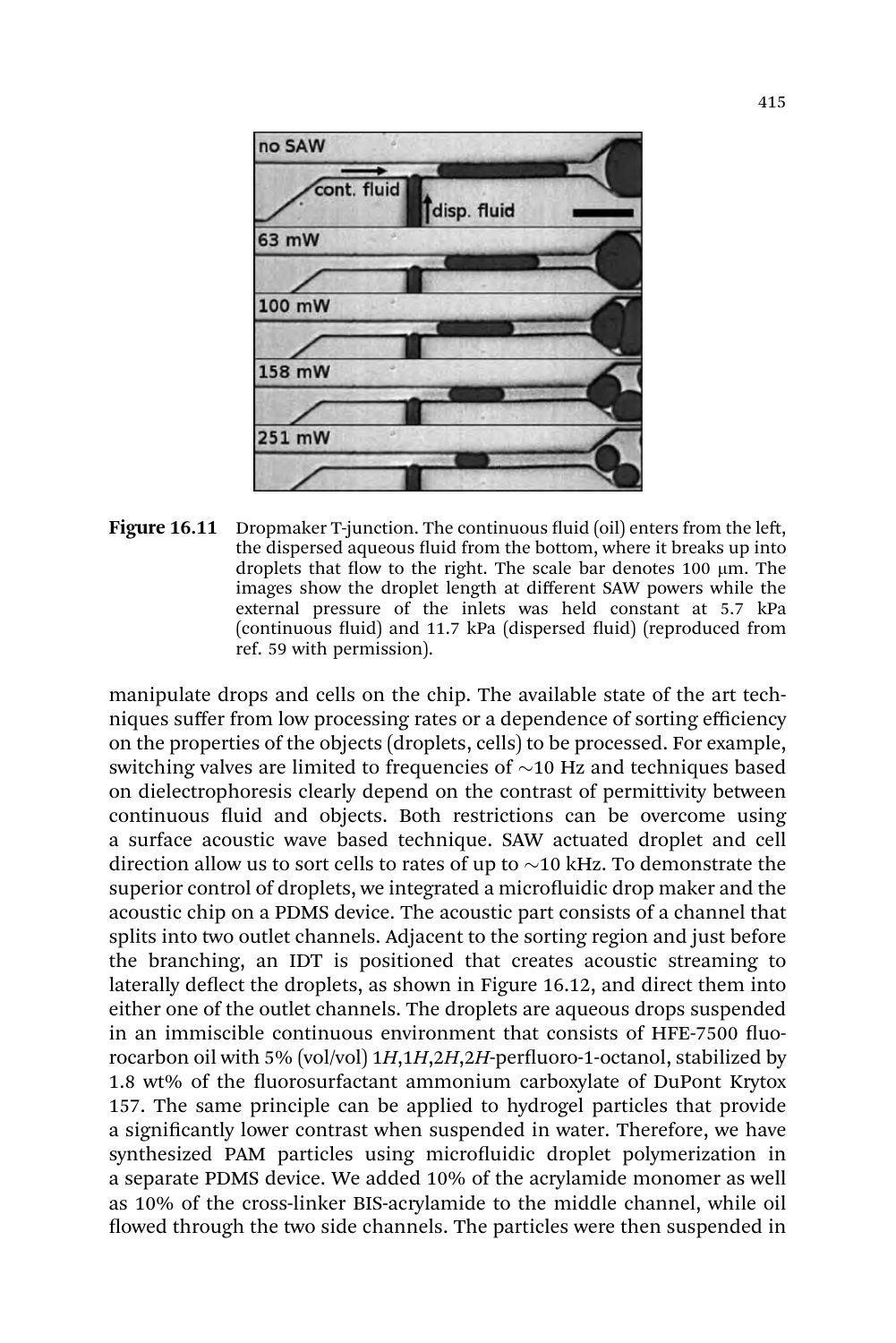

Figure 16.12 (a) and (b): Schematic of the hybrid PDMS–SAW chip as seen from above: a branched PDMS channel is coupled to a SAW device. (a) If the SAW power is switched off, all drops flow along the upper channel because of its lower flow resistance. (b) If the SAW power is switched on, the acoustic streaming induced by the IDT (red arrow) drives the droplets in the lower channel of the branch. (c), (d): Top view of the hybrid device showing a branched PDMS channel. Monodisperse water droplets are entering at constant separation from the left and are produced further upstream in a nozzle combining oil and water inlets (not shown here). The IDT is positioned below the PDMS and is carefully aligned parallel to the channel and can be partly seen at the top of the images (dark horizontal lines). The dark tip on the right side of the IDT is a feature to facilitate alignment and should roughly aim at the upper left corner of the upper outlet reservoir. However, a misalignment of approximately 100 mm did not affect the ability to direct the drops in our experiments. (c) When the SAW is switched off, all the drops take the upper outlet channel because its cross-section is designed to be slightly larger. (d) When a RF signal of approximately 10 dBm is applied to the IDT, all drops are pushed into the lower channel. The device is 50 mm high and 100 mm in width right before the branch. Flow rates were 100 ml  $h^{-1}$ for the dispersed phase and 1000 ml  $h^{-1}$  for the continuous phase. (Reproduced from ref. 57 by permission).

water and introduced into the sorting device. Again, we were able to control the gel particle flow by application of the SAW.

Cell sorting at high rates is a problem that has been addressed often in microfluidic systems because cell populations typically possess a natural distribution of single cell properties or dimensions. Since most physical actuation mechanisms used for cell deflection and sorting directly exploit the cell's properties, the deflection effect varies within a cell population. This problem can be avoided using highly monodisperse droplets as templates for cell encapsulation. <sup>55</sup> However, loading drops with discrete objects such as cells or particles obeys Poisson statistics and yields many unloaded and multiply-loaded droplets. This disadvantage can be avoided to some extent using close-packed deformable particles.<sup>52</sup> Moreover, SAW based flow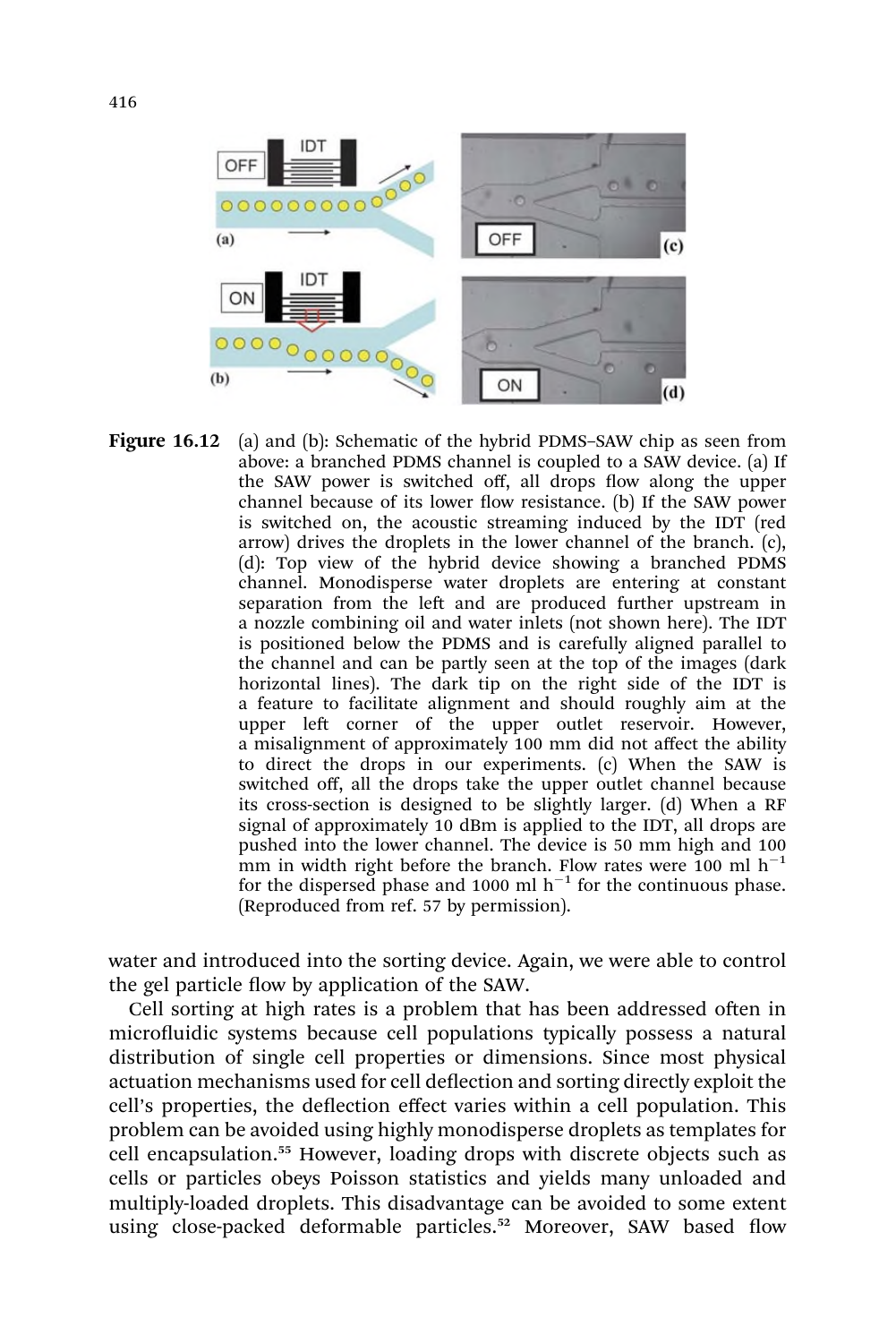direction steering enables cell sorting that operates in continuous flow without the need for encapsulation prior to sorting. Using the acoustic streaming technique, we are able to deflect cells directly from the bulk solution such as cell buffer or blood plasma. The sorting principle is independent of the cell's size or properties and can operate at sorting rates as high as several kHz. <sup>53</sup> To minimize accidental sorting of multiple cells at the same time (Poisson statistics) and to ensure a serial flow of one at a time, we align cells by hydrodynamic focusing using a sheath flow of the cell buffer solution. When entering the focusing region, cells are accelerated and accordingly their cell to cell distance increases reducing erroneous collective sorting. Sheath and cell flow rates can be controlled in a running experiment.

Using this acoustic device, we have successfully directed various cell types including MV3 melanoma cells, murine fibroblasts and HaCaT cells. Because of the inherently small shear stress of this method, the viability of sorted cells was excellent as has been proven by viability tests. 53,54

## 16.6 Conclusions

We have shown that acoustic streaming induced by surface acoustic waves is a versatile tool for microfluidics enabling superior control of small fluid volumes. It can enhance mixing in tiny volumes such as nl drops or the actuation of a droplet container on a chip substrate surface. Moreover, the technology is compatible with the widely used PDMS soft lithography. This combination allows for high throughput applications such as cell and droplet sorting at rates of  $\sim$ 10<sup>4</sup> drops per second. Its ability to pump fluid in a closed loop channel without external tubing connections is useful for cell assays that need repeated incubation periods.

#### References

- 1. N.-T. Nguyen, S. T. Wereley, Fundamentals and applications of microfluidics, Artech House, 2002.
- 2. G. Fuhr, T. Schnelle and B. Wagner, J. Micromech. Microeng., 1994, 4, 217.
- 3. A. Hatch, A. E. Kamholz, G. Holman, P. Yager and K. F. Böhringer, J. Microelectromech. Syst., 2001, 10, 2.
- 4. M. Inganas, H. Derand, A. Eckersten, G. Ekstrand, A. K. Honerud, G. Jesson, G. Thorsen, T. Soderman and P. Andersson, Clin. Chem., 2005, 51, 1985.
- 5. W. J. J. Welters and L. G. J. Fokkink, Langmuir, 1998, 14, 1535.
- 6. C. Eckart, Phys. Rev. Lett., 1948, 73, 68.
- 7. W. L. Nyborg, Acoustic streaming, in Physical Acoustics, ed. W. P. Mason, Academic Press, 1965, vol. 2B, pp. 265–330.
- 8. L. J. W. S. Rayleigh, Proc. London Math. Soc., 1885, 17, 4.
- 9. (a) A. A. Oliner, Acoustic Surface Waves, Springer, 1973; (b) H. Matthews, Surface Wave Filters, Wiley, 1977.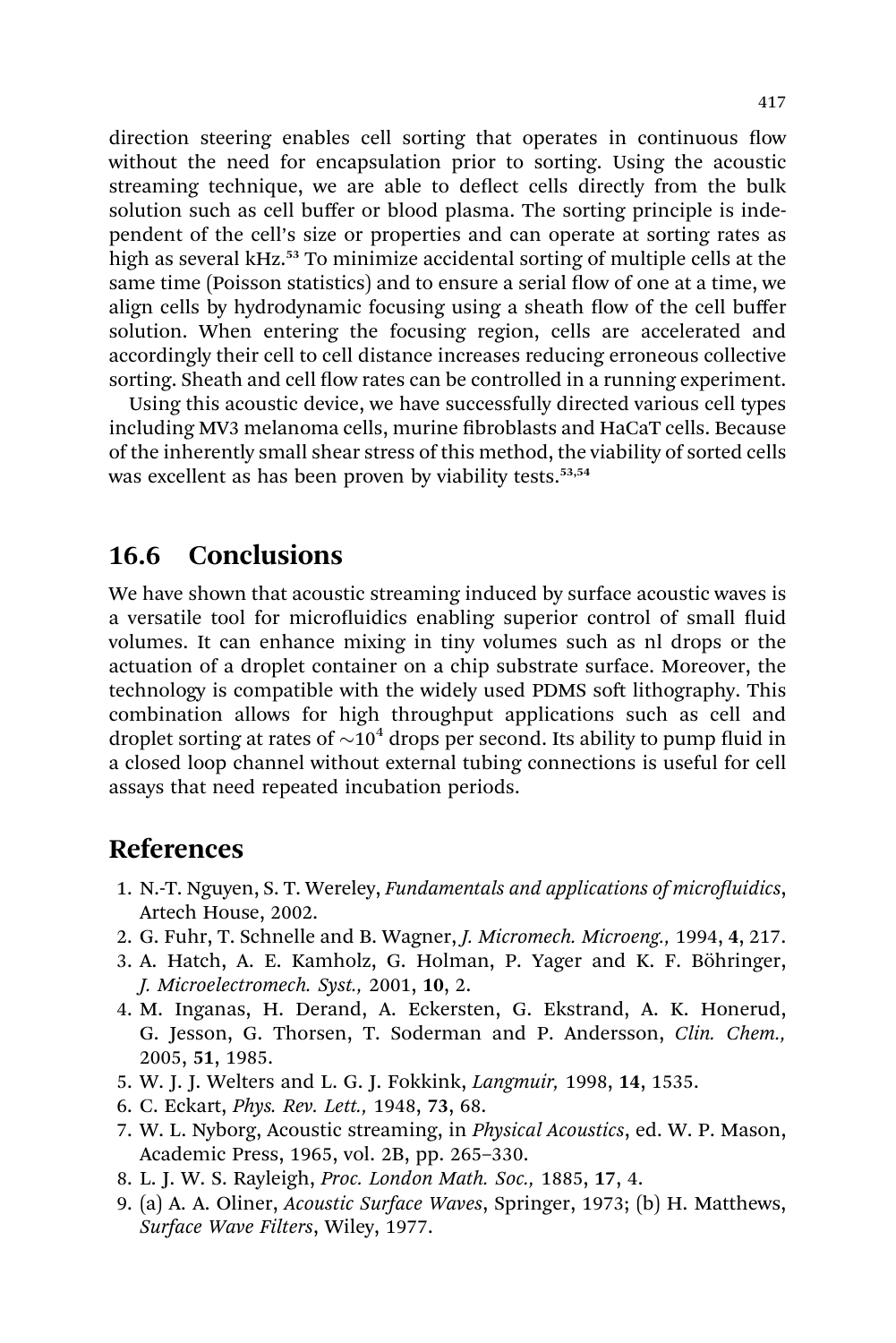- 10. D. S. Ballantine Jr, R. M. White, S. J. Martin, A. J. Ricco, G. C. Frye, E. T. Zellars and H. Wohltjen, Acoustic Wave Sensors—Theory, Design, and Physico-Chemical Applications, Elsevier, 1997.
- 11. A. Wixforth, M. Wassermeier, J. Scriba, J. P. Kotthaus, G. Weimann and W. Schlapp, Phys. Rev. B, 1989, 40, 7874.
- 12. (a) R. M. White and F. W. Voltmer, Appl. Phys. Lett., 1965, 7, 12; (b) D. P. Morgan, Rayleigh Wave Transducers, in Rayleigh-Wave Theory and Application, ed. E. A. Ash and E. G. S. Paige, Springer, 1985.
- 13. C. Rocke, S. Zimmermann, J. P. Kotthaus, G. Böhm and G. Weimann, Phys. Rev. Lett., 1997, 78, 4099.
- 14. C. Wiele, F. Haake and A. Wixforth, Phys. Rev. A, 1998, 58, R2680.
- 15. T. Frommelt, D. Gogel, M. Kostur, P. Talkner, P. Hänggi and A. Wixforth, IEEE Trans. Ultrason. Ferroelectr. Freq. Control, 2008, 55, 2298.
- 16. H. Antil, R. Glowinski and R. H. W. Hoppe, et al., J. Comput. Math., 2010, 23, 149.
- 17. Z. v. Guttenberg, A. Rathgeber, S. Keller, J. O. Rädler, A. Wixforth, M. Kostur, M. Schindler and P. Talkner, Phys. Rev. E, 2004, 70, 056311.
- 18. K. Sritharan, C. J. Strobl, M. F. Schneider, A. Wixforth and Z. v. Guttenberg, Appl. Phys. Lett., 2006, 88, 054102.
- 19. T. Frommelt, M. Kostur, M. Wenzel-Schäfer, P. Talkner, P. Hänggi and A. Wixforth, Phys. Rev. Lett., 2008, 100, 034502.
- 20. A. Tögl, R. Kirchner, C. Gauer and A. Wixforth, J. Biomol. Tech., 2003, 14, 197.
- 21. Z. v. Guttenberg, H. Mueller, H. Habermueller, A. Geisbauer, J. Pipper, J. Felbel, M. Kielpinski, J. Scriba and A. Wixforth, Lab Chip, 2005, 5, 308.
- 22. S. Shiokawa, Y. Matsui and T. Ueda, Proc. IEEE Ultrason. Symp., 1989, 643.
- 23. A. Wixforth, Superlattices Microstruct., 2003, 33, 389.
- 24. A. Wixforth, C. J. Strobl, C. Gauer, A. Tögl, J. Scriba and Z. v. Guttenberg, Anal. Bioanal. Chem., 2004, 379, 982.
- 25. T. D. Luong and N. T. Nguyen, Micro Nanosyst., 2010, 2, 239.
- 26. L. Y. Yeo and J. R. Friend, *Biomicrofluidics*, 2009, 3, 012002.
- 27. A. Renaudin, P. Tabourier, V. Zhang, J. C. Camart and C. Druon, Sens. Actuators, B, 2006, 113, 389.
- 28. C. J. Strobl, Z. v. Guttenberg and A. Wixforth, IEEE Trans. Ultrason. Ferroelectr. Freq. Control, 1432, 51.
- 29. Z. v. Guttenberg, H. Müller, H. Habermüller, A. Geisbauer, J. Pipper, J. Felbel, M. Kielpinski, J. Scriba and A. Wixforth, Lab Chip, 2005, 5, 308.
- 30. S. Thalhammer, in SPIE Microtechnologies for the New Millennium, Proc. SPIE, 2009, 7364B, doi: 10.1117/12.820942.
- 31. M. Schindler, P. Talkner and P. Hanggi, Phys. Fluids, 2006, 18, 103303.
- 32. M. Schindler, PhD Thesis (Dissertation), University of Augsburg, 2006.
- 33. M. Streibl, A. Wixforth, J. P. Kotthaus, A. O. Govorov, C. Kadow and A. C. Gossard, Appl. Phys. Lett., 1999, 75, 4139.
- 34. T. Frommelt, PhD thesis (dissertation), University of Augsburg, 2007.
- 35. T. T. Wu and I. H. Chang, J. Appl. Phys., 2005, 98, 1.